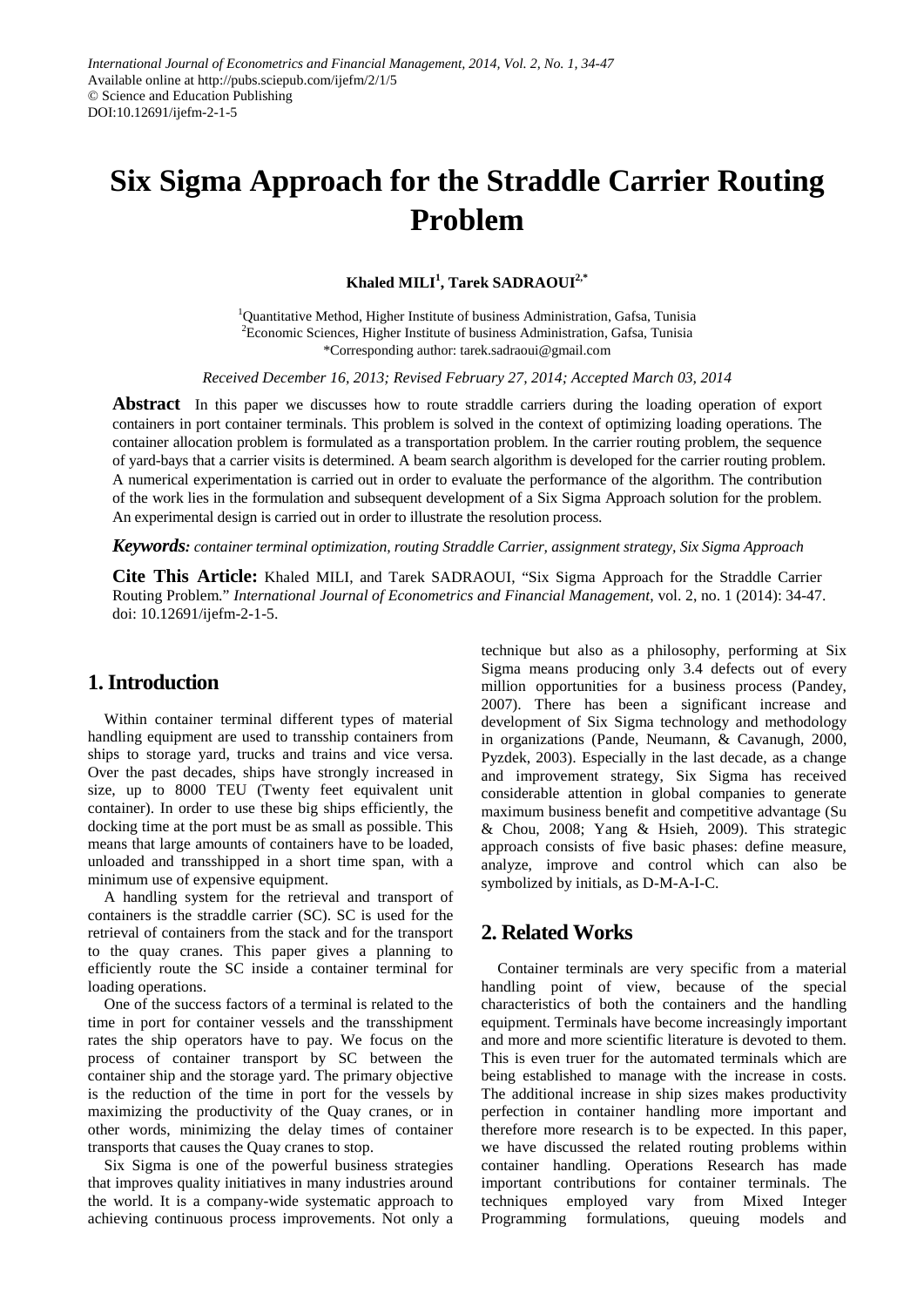simulation approaches. In 1993, Dirk Steenken et al. adopted two models to solve the MSCRP. In the first model they reduce the problem to a simple TSP with assumptions that one Straddle Carrier (SC) is engaged. They use the balance and connect heuristic applied to solve the sequencing insertions in printed circuit board assemblies, referencing to Ball and Magazine (1988), various heuristics were investigated to solve this problem like the nearest neighbour heuristic (NN), the successive or cheapest insertion (SUC) and a 2- optimal exchange method (2OP), best results was found using the SUC method.

The expansion of this problem to multiple one is achieved by introducing fictitious vehicle depots and by using an assumption that two jobs should not succeed each other within the same tour if there is a great difference in their due dates. They also reported that they have added another procedure to their initial solution and a new term not explained. The second model is developed using an analogy to machine scheduling (MAS) mentioned by Maas and Vob (1991). This model is based on some dispatching rules to select insertion positions. In 2003, V. Franqueira presents a discussion about the multiple straddle carrier routing problem. Two constraints of this routing problem are discussed; the conflicts between SCs must be resolved; and container stock in the storage yard must be shared between all SCs. The first constraint is divided into two types; a travel conflict exists when SC tries to cross another SC and a space conflict when a SC tries to move the same location where another SC is already placed. The resolution of these types of conflict between SCs is presented by Ki Young Kim in 1998 for the travel conflict of two SCs. He proposes two strategies; the waiting strategy and the exchanging roles between SC's strategy. For the space conflict he uses a waiting strategy and a substitutive one. The routing problem of multiple SCs (more than two) was also presented by K. Y. Kim with considering that containers are located in one or multiple blocks according to the assumptions that a pseudo work schedule would be constructed by appending the work schedules of all SCs, and there is no interference between equipments. Therefore the multiple routing is reduced to a single routing one. By solving the single SC problem for the pseudo work schedule would theoretically solve the overall problem. However V. Franqueira suggest that these assumptions turn the problem completely artificial, since each SC route will have to be selected manually from the output and each SC routing will have to occur in sequence and never in parallel. V. Franqueira present a solution to some multiple routing problem, using the single SC routing procedure, by providing (through manual work) the container distribution table for each SC separately. However, this procedure seems inappropriate since the potential parallelism of multiple SCs is ignored. The paper presents by L.N. Spasovic et al. in 1999 results of a research designed to evaluate the potential for improving productivity and the quality of service for a straddle carrier operation. A methodology was developed to quantify possible savings from redesigning the straddle operation. The main effort was to develop and evaluate a series of algorithms for straddle assignment and control. The algorithms differ in a manner in which the straddles are given assignments to move containers. Their research focused only on trucks. The productivity of the whole

group of straddles is not analyzed. This should include the straddles servicing on-dock rail, the cranes during ship loading and unloading as well as re-warehousing of containers in the yard. E. Nishimura et al. in 2005 presents in their paper a Genetic Algorithm heuristic to solve the trailer routing problem using a dynamic routing assignment method. They focus on the tours related to one cycle operation of the quay cranes. Experimental results demonstrate that the dynamic assignment is better than static one. The drawback to their solution procedure is the complexity of the trailer routing, which may increase the possibility of human error. Trailer drives may find difficult to follow the complicated itineraries assigned to them, resulting in mistakes in driving. In this paper we analyzed the routing problem of SCs to support tasks between quay cranes and yard areas. As Six Sigma is regarded as a well-structured methodology for improving the quality of processes and products, it helps achieve the container terminal's strategic goal through the effective use of container-driven approach, it is essential to prioritize the set of containers which provide maximum financial benefits to the container terminal. This study aims to develop a novel approach based on a combined ANP and DEMATEL technique to help terminals determine critical Six Sigma containers and identify the priority of these containers. There are numerous techniques applied in evaluating Six Sigma methodology. According to De Koning and De Mast (2006), the Six Sigma program offers a wide range of tools and techniques, which might be statistical or non-statistical, that are intended to assist the project leader. Those methods even can be utilized in different phases of the Six Sigma containers. The successful implementation of Six Sigma requires stringent application of tools and techniques at different stages of the methodology (Antony, 2006). The tools and techniques applied in the evaluation of six sigma phases can be classified as statistical tools like sampling (Anderson- Cook, Patterson, & Hoerl, 2005; De Koning & De Mast, 2006), ANOVA (Yang, Choi, Park, Suh, & Chae, 2007), statistical process control (Anderson-Cook et al., 2005; Antony et al., 2007; De Koning & De Mast, 2006; Knowles et al., 2005; Nonthaleerak & Hendry, 2008; Yang et al., 2007), regression analysis (Antony, 2006; Antony & Banuelas, 2002; Knowles et al., 2005), correlation studies (Antony, 2006; Antony & Banuelas, 2002; Yang et al., 2007) etc., quality tools like quality function deployment ( Antony, 2006; Antony & Banuelas, 2002; Antony et al., 2007; Anderson-Cook et al., 2005; Banuelas, Tennant, Tuersley, & Tang, 2006; De Koning & De Mast, 2006; Dedhia, 2005; Pyzdek, 2000, 2003; Pande et al., 2000; Yang et al., 2007), quality costing (Antony, 2006; Antony & Banuelas, 2002), or multi-criteria decision making methods especially analytic hierarchy process (AHP) (Dinesh Kumar, Crocker, Chitra, & Saranga, 2006; Pyzdek, 2000; Pyzdek, 2003; Yang et al., 2007). The effectiveness of decision-making depends on the ability of decisionmakers to analyze the complex cause–effect relationships (Lin & Wu, 2008). In recent years, DEMATEL and ANP tools have been successfully used in some areas especially including project selection. Both methods are based on a pairwise comparison foundation and allow including the influence of intangibles. According to Wu (2008), DEMATEL is a wise option to calculate inner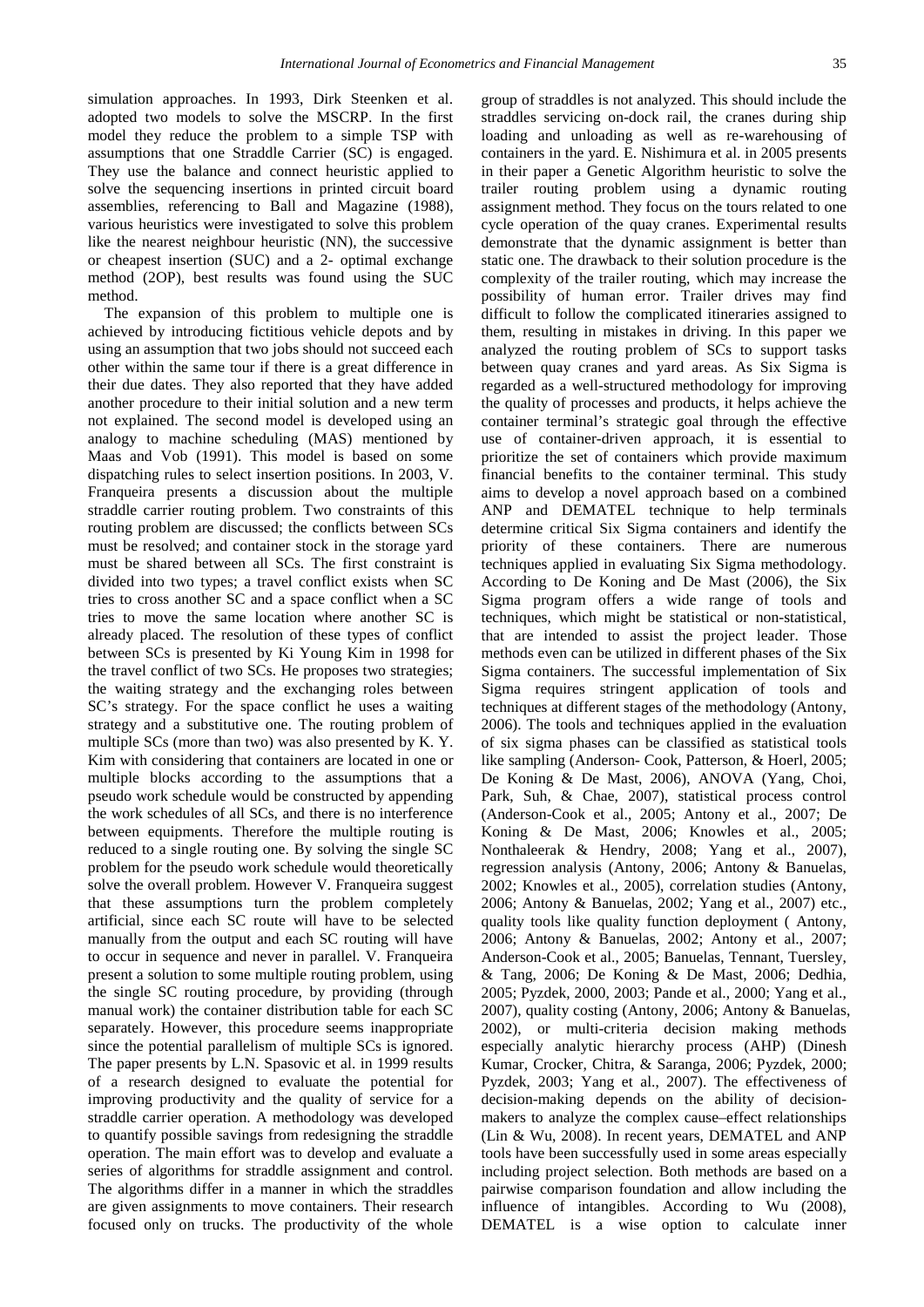dependencies since it can produce more valuable information for making decisions. Following this statement, in this study we preferred to use the same approach applying DEMATEL to obtain relations of influence between sub-factors in a pairwise manner when inner dependency occur within an evaluation cluster, and ANP to calculate the weights of elements of evaluation clusters and to select the optimum alternative in selection of the Six Sigma containers framework. DEMATEL method is a potent method that helps in gathering group knowledge for forming a structural model, as well as visualizing the causal relationship of sub-systems through a causal diagram (Wu & Lee, 2007). ANP was used by Saaty (1996) to overcome the problem of dependence and feedback among criteria or alternatives (Liou et al., 2007). Here, DEMATEL is used to detect complex relationships and build relation structure among criteria for selecting Six Sigma containers. Additionally, ANP is adopted to deal with the problem of the subsystems interdependence

and feedback; set priorities among goal, strategy and criteria and to determine the most appropriate container. The rest of the paper is organized as follows. In Section 2, the proposed Six Sigma container evaluation framework is presented. In Section 3, the developed model is detailed. In Section 4, an empirical case study is given to explore the effectiveness of the proposed approach. In the last section, the findings of this research are discussed.

# **3. Six Sigma Transportation Plan Evaluation Framework**

## **3.1. Straddle Carrier Definition**

By a "subtour" of a SC, we mean a visiting sequence of yard-bays which a SC visits to pick up all the containers which will be loaded onto a cluster of cells in the ship. An overview of a container terminal is presented in Figure 1.



**Figure 1.** An overview of a container terminal

#### **3.2. Optimization Model**

An optimization model will be developed to display the container arrivals and yard locations and the actual and optimized assignment of straddles to containers. The main part of this modeling is to develop and evaluate the algorithms for assigning straddles to containers. The discussion from the previous section illustrates the fact that the manner in which the straddles are assigned container jobs impacts the cost and service quality of operation. In general, the problem of assigning straddles to containers can be formulated as the assignment problem, a mathematical programming problem presented by L.N. Spasovic et al. in (1999).

$$
Min Z = \sum_{i} \sum_{j} c_{ij} x_{ij}
$$
 (a)

*s.t*

$$
\sum_{i=1}^{n} x_{ij} = 1 \quad \text{for} \quad j = 1, 2, ..., n \tag{b}
$$

$$
\sum_{j=1}^{n} x_{ij} = 1 \quad \text{for} \quad i = 1, 2, ..., n \tag{c}
$$

Where *i, j*= indices

$$
n =
$$
 number of containers.

$$
x_{ij} = \begin{cases} 1 & \text{if the feasible assignment of container} \\ "i" \text{ to straddle "j" is selected} \\ 0 & \text{otherwise} \end{cases}
$$

 $c_{ij} = \cos t$  of the  $(i, j)$  assignment

Equation (a) is an objective function that minimizes costs. Constraints (b) and (c) are typical assignment problem restrictions that ensure that a straddle can be assigned to only one container and vice versa.

#### **3.3. The DEMATEL Methodology**

The DEMATEL method originated for a Science and Human Affairs Program by the Geneva Research Centre of the Battelle Memorial Institute (Fontela & Gabus, 1976; Gabus & Fontela, 1973). It is a comprehensive method for building and analyzing a structural model involving causal relationships between complex factors (Zhou, Zhang, & Li, 2006). It is especially practical and useful for visualising the structure of complicated causal relationships with matrices or diagraphs (Wu, 2008). The matrices or diagraphs portray a contextual relation between the elements of the system (Tseng & Lin, 2008). According to the above information, the major application of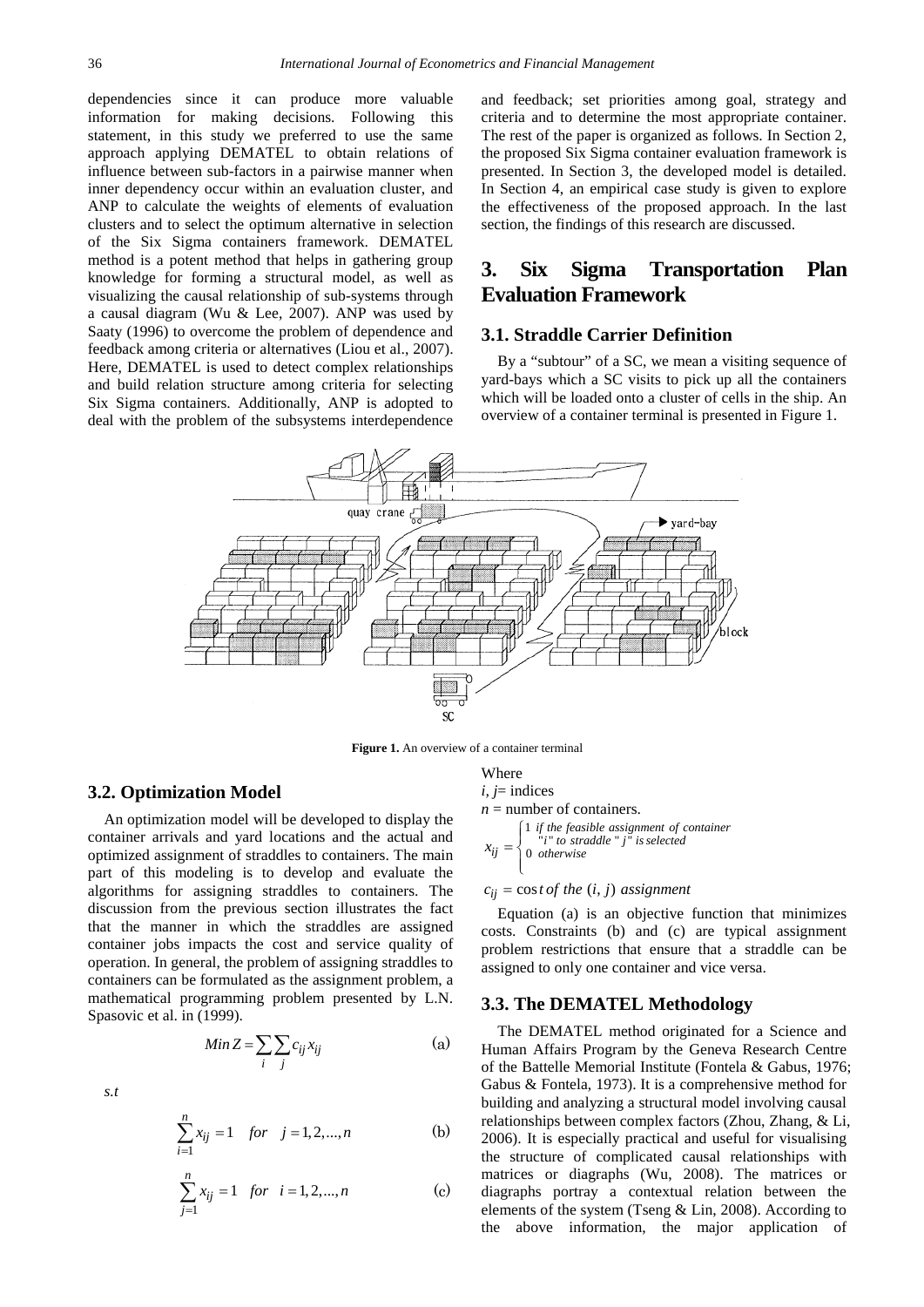DEMATEL is to investigate the influential status and strength between the factors and transform them into an explicit structural mode of a system (Chiu, Chen, Tzeng, & Shyu, 2006; Lin & Wu, 2008; Tzeng, Chiang, & Li, 2007). The DEMATEL method has been successfully applied in many fields such as R&D project selection (Lin & Wu, 2008); real estate agent service quality expectation (Tseng, 2008a); evaluation of service solutions in service engineering (Shimomura, Hara, & Arai, 2008); introduction of a new product (Fekri, Aliahmadi, & Fathian, 2008; Zhou et al., 2006); airline safety measurement (Liou, Yen, & Tzeng, 2008; Liou et al., 2007); job performance structuring (Fang, Chen, & Hung, 2008); solid waste management (Tseng, 2008b; Tseng & Lin, 2008); evaluation and selection of knowledge management strategies (Wu, 2008); human factors engineering (Hori & Shimizu, 1999); developing global managers' competencies (Wu& Lee, 2007); evaluation of e-learning programs (Tzeng et al., 2007); hotel service quality (Tseng, 2009), safety and security systems analysis (Su & Zhang, 2007; Tamura, Nagata, & Akazawa, 2002); regional development (Dytczak & Ginda, 2008); strategic planning (Dytczak & Ginda, 2008b; Hung, Chou, & Tzeng, 2007); location selection (Chen & Yu, 2008) etc.

This research explains the definition and steps of DEMATEL with reference to studies of relative scholars (Fang et al., 2008; Lin & Tzeng, 2008; Liou et al., 2007; Tseng, 2008b; Tsai & Chou, 2008; Wu, 2008) are as follows:

**Step 1**: Generating the direct-relation matrix

Measuring the relationship between criteria requires a comparison scale designed as four levels: no influence (0), low influence (1), medium influence (2), high influence (3), very high influence (4). A team of experts is asked to make pairwise comparisons in terms of influence and direction between criteria. The results of these evaluations form a  $n \times n$  matrix called direct-relation matrix  $A$ , in which  $a_{ij}$  is denoted as the degree to which the criterion  $i$ 

affects the criterion *j*.

**Step 2**: Normalizing the direct-relation matrix

On the basis of the direct-relation matrix *A*, the normalized direct-relation matrix *M* can be obtained through formulas (1) and (2):

$$
M = k \mathbf{A} \tag{1}
$$

$$
k = Min(\frac{1}{\max \sum_{j=1}^{n} |a_{ij}|}, \frac{1}{\max \sum_{i=1}^{n} |a_{ij}|})
$$
  

$$
i, j \in \{1, 2, 3, ..., n\}
$$
 (2)

**Step 3**: Obtaining the total-relation matrix

Once the normalized direct relation-matrix *M* has been obtained, the total relation matrix *S* can be derived by using formula  $(3)$ , where the *I* is denoted as the identity matrix

$$
S = M + M^{2} + M^{3} + ... = \sum_{i=1}^{\infty} M^{i} = M (I - M)^{-1}
$$
 (3)

**Step 4**: Compute dispatcher group and receiver group

Using the values of  $D-R$  and  $D+R$  where **R** is the sum of columns and also *D* is the sum of rows in matrix *S* as shown in formulas  $(4)$ – $(6)$ . Criteria having positive values of *D*−*R* have higher influence on one another and are assumed to have a higher priority and are called dispatcher; others having negative values of *D*−*R* receiving more influence from another are assumed to have a lower priority and are called receiver. On the other hand, the value of  $D + R$  indicates degree of relation between each criterion with others and criteria having more values of  $D + R$  have more relationship with another and those having little values of  $D + R$  have less of a relationship with others.

$$
S = [S_{ij}]_{n \times n}, \quad i, j \in \{1, 2, 3, ..., n\}
$$
 (4)

$$
D = \sum_{j=1}^{n} S_{ij} \tag{5}
$$

$$
R = \sum_{i=1}^{n} S_{ij} \tag{6}
$$

**Step 5**: Set threshold value and obtain the impactdiagraph-map

The impact-diagraph-map also known as causal diagram can be acquired by mapping the dataset of the  $(D+R, D-R)$ , where the horizontal axis  $D+R$  and the vertical axis  $D - R$ , providing valuable insight for making decisions. To obtain an appropriate diagram, decisionmaker must set a threshold value for the influence level. Only some aspects, whose influence level in matrix *S* is higher than the threshold value, can be chosen and converted into the impact-diagraph-map. If the threshold value is too low, the map will be too complex to show the necessary information for decision-making. If the threshold value is too high, many aspects will be presented as independent aspects without showing the relationships with other aspects.

**Step 6**: Obtaining the inner dependence matrix

In this step, the sum of each column in total-relation matrix is equal to 1 by the normalization method, and then the inner dependence matrix can be acquired.

#### **3.4. The ANP Methodology**

When Straddle carrier routing problem is evaluated, a group of opinions needs to be collected to know the interdependence relationship among criteria which can be analyzed as a Multi-Criteria Decision Making (MCDM) problem. To improve the quality of decision-making, a methodology is required for selecting the optimal set of containers to be transported. AHP is a theory of measurement concerned with deriving dominance priorities from paired comparisons of homogenous elements with respect to a common criteria or attribute (Saaty, 1994). AHP is first developed to help establishing decision models through qualitative and quantitative processes (Saaty, 1980). According to Wu, Lin, and Chen (2007), AHP qualitatively helps to decompose a decision problem from the top goal to a set of attributes, subattributes; criteria, sub-criteria; activities, sub-activities, etc. Quantitatively it uses pairwise comparisons to assign weights to the elements at all levels (Wu et al., 2007). ANP goes beyond linear relationships and allows interrelationships among elements. Instead of a hierarchy, it is a network that replaces single direction relationships with dependence and feedback. The main object is to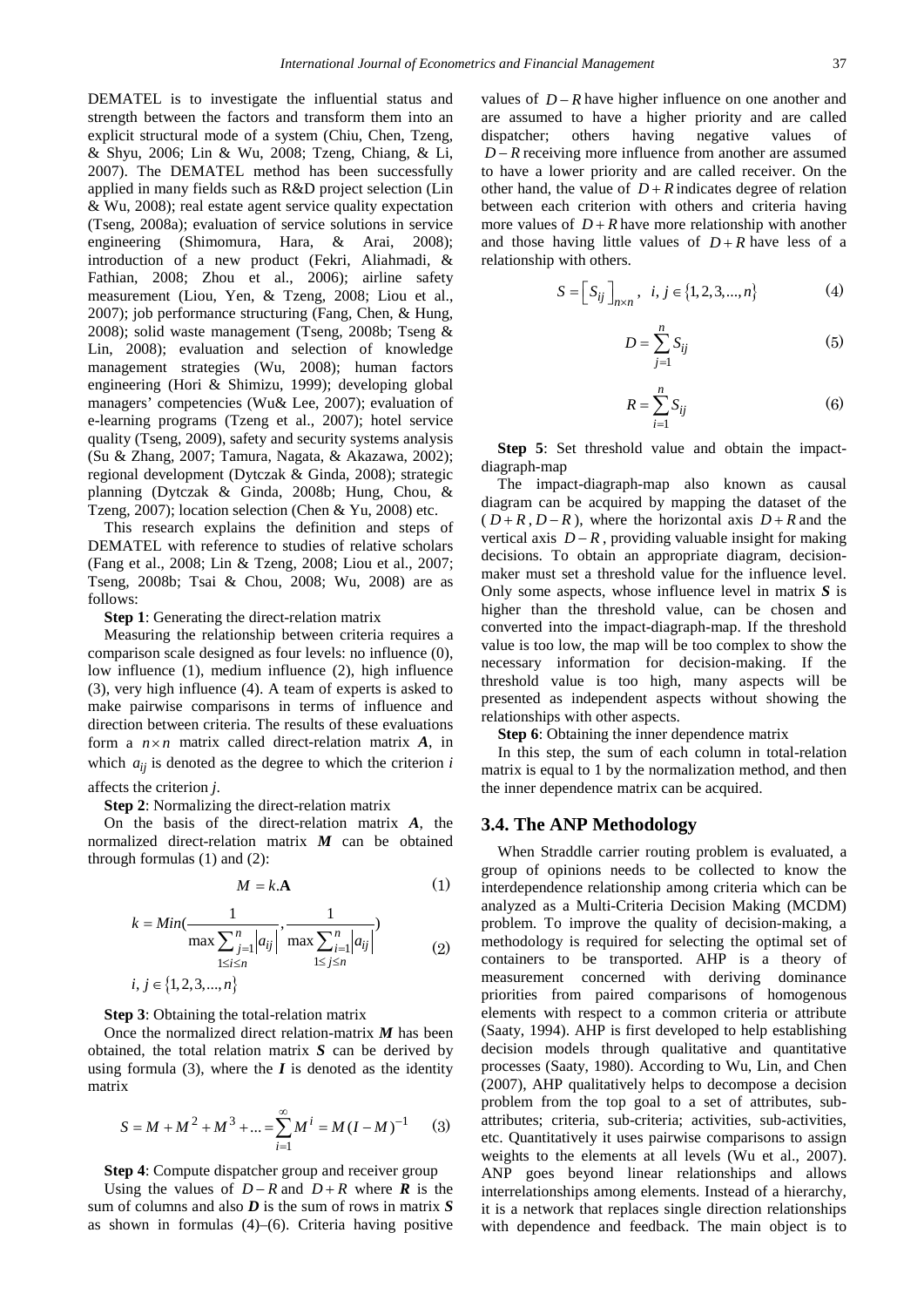determine the overall influence of all the elements (Tuzkaya, Onut, Tuzkaya, & Gulsun, 2008). The definition and steps of ANP with reference to studies of relative scholars (Cheng & Li, 2005; Lin, Chiu, & Tsai, 2008; Saaty, 2001; Tsai & Chou, 2008; Wu, 2008) are as follows:

**Step 1:** Developing the decision model structure

The research problem should be stated clearly and decomposed into a rational system like a network. The structure is obtained by decision makers through brainstorming, literature survey or other appropriate methods.

**Step 2:** Conducting pairwise comparisons on the clusters

Experts are asked to make pairwise comparisons with Saaty's (1980) 9-point priority measurement scale ranging from 1 (equal) to 9 (extreme) where two components are compared in terms of how they contribute to their particular upper level criterion. By doing that, the relative weightings and eigenvectors are obtained.

**Step 3:** Supermatrix formation and transformation

Supermatrix is a partitioned matrix composed of local priority vectors entered in the appropriate columns of a matrix, where each matrix segment represents a relationship between two nodes (components or clusters). The supermatrix must be transformed first to make it stochastic, meaning each matrix column sums to unity, also known as weighted supermatrix and then must be raised to limiting powers until the weights have been converged and remain stable. This new matrix is called the limit supermatrix. The final priorities of all matrix elements can be obtained by normalizing each supermatrix block.

**Step 4**: Selecting the best alternative

When the supermatrix covers the whole network, the final priorities of elements are found in the corresponding columns in the limit supermatrix. The alternative with the largest overall priority should be the one selected.

# **4. Model Development for Six Sigma Transportation Plan Selection**

Considering the appropriate selection, containers should be linked to the operational needs and priorities of the container terminal. The selection of the right container is a vital factor for gaining early and long-term acceptance of the Six Sigma program. Leading the needs of the container terminal and the customers, appropriate containers is chosen to be transported aiming to improve the performance and reach an optimum solution.

After making a detailed literature survey we can constitute numerous dimensions in selecting the right Six Sigma set of containers. The purpose is to compare at operational level different strategies to assign straddle carriers (SC) to concrete tasks in a marine container terminal.

There are four types of tasks for straddles carriers: to transport a container to the quay crane to be loaded in the ship (LQ), to pick up an unloaded container from the quay zone and deliver it to the storage yard (ULQ), to pick up a container from the storage yard to dispatch it through the truck gates (LT) and to receive a container from a truck and transport it to the storage yard (ULT).

In this study, we investigate dispatching strategy for SCs to containers by categorizing them under three strategies (The storage of containers in the yard, The land side transportation, and The quay side transportation), four factors (benefits, opportunities, risks, costs) and a total number of 14 sub-factors all defined below. The general evaluation model of Six Sigma transportation plan selection is given in Figure 2.

Three problems are analyzed in detail; the land side transportation (LS) defined as the side where the straddle carrier is affected to trucks, the quay side transportation (QS) is the side where the straddle carrier is affected to Quay cranes and the storage of containers in the yard (SY) means the side where the straddle carrier is affected to the storage yard.

Benefits (B) can be one of the factors that affect Six Sigma transportation plan selection and it is analyzed in four sub-factors: process excellence (PE), customer satisfaction (CS), financial performance (FP) and learning and growth (LG). Process excellence can simply regard to the systematic improvement of transport process which is one of the main targets of the Six Sigma program.



**Figure 2.** General Six Sigma transportation plan evaluation model

Process excellence requires the ensemble of activities of planning and monitoring the performance of a transportation process. It is a systematic approach in the Six Sigma projects to help any organization optimize its underlying processes to achieve more efficient results (Snee & Rodebaugh, 2002). Customer satisfaction is a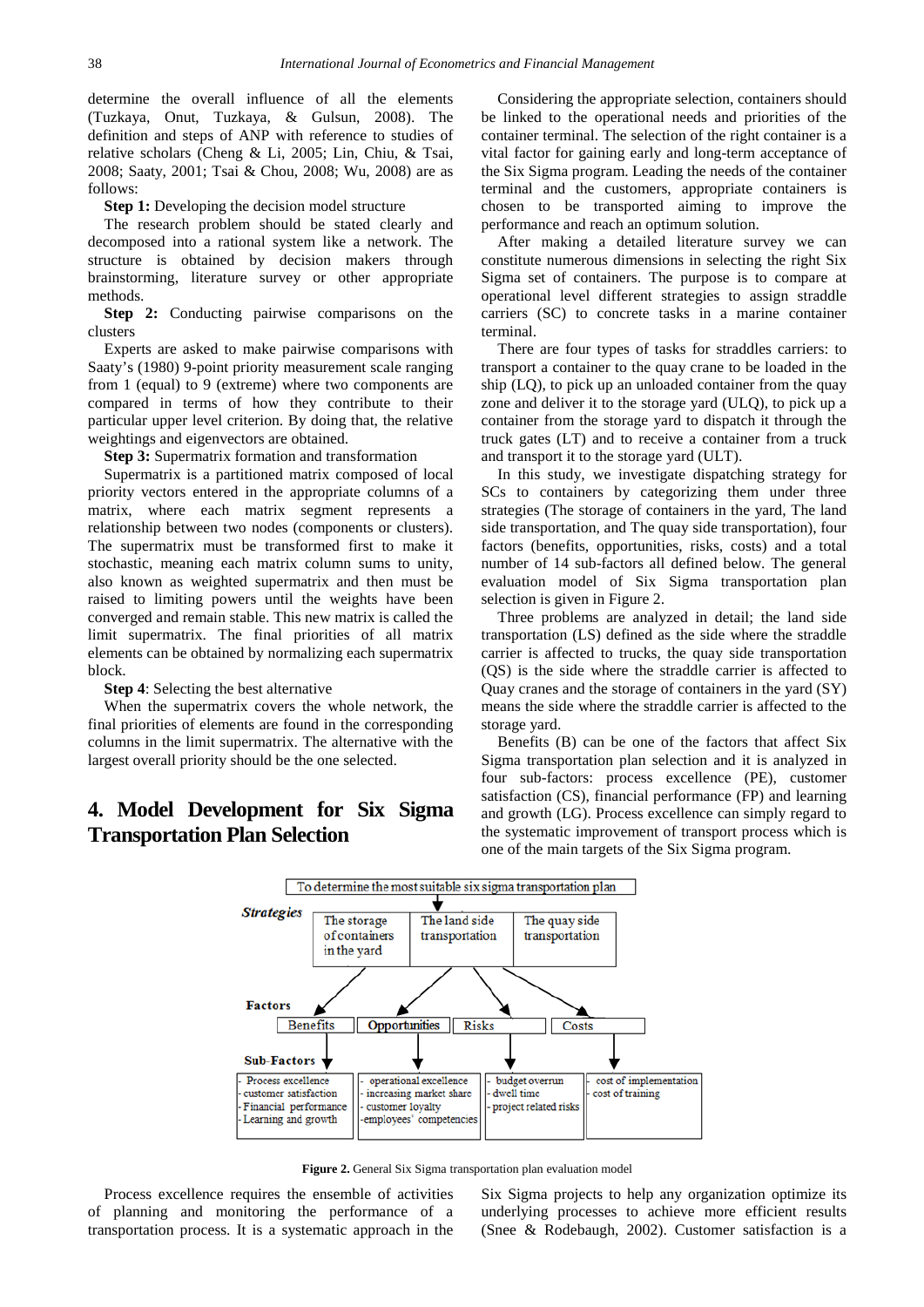measure of how products and services supplied by a company meet or surpass customer expectation. As a major objective of Six Sigma program, it is seen a key differentiator and increasingly has become a primary element of business strategy (Anderson-Cook et al., 2005; Fundin & Cronemyr, 2003; Harry & Schroeder, 2000). In terms of retaining existing customers and targeting noncustomers, measuring customer satisfaction provides an indication of how successful the company is at providing product and/or services (Antony, 2006; Banuelas et al., 2005).

As a following sub-factor, financial performance is one of the most important aspects of business management in an organization (Goldstein, 2001). It is a subjective measure of how well a firm can use assets from its primary mode of business and generate revenues over a given period of time. Financial performance generally involves balancing risk and profitability, while attempting to maximize an entity's wealth and the value of its stock which is one of the major criteria applying Six Sigma methodology (Breyfogle, Cupello, & Meadows, 2001; Pyzdek, 2003).

The final sub-factor of Benefits is learning and growth. It is a perspective that includes employee training and corporate cultural attitudes related to both individual and corporate self-improvement.

Learning and growth refers to implementation of Six Sigma process in company and adaptation of employees and knowledge workers (Antony, 2004; Banuelas et al., 2006). In any case, learning and growth constitute the essential foundation for successful Six Sigma projects of any knowledge-worker organization (Pande et al., 2000; Snee & Rodebaugh, 2002).

Opportunities (O) is another factor including the subfactors operational excellence (OE), increased market share (MS), customer loyalty (CL) and employees' competencies (EC). Operational excellence is a philosophy of leadership and teamwork resulting in continuous improvement throughout the organization by focusing on the needs of the customer, empowering employees, and identifying wasteful activities from its process which is one of the strategies of the Six Sigma application (Adams, Gupta, & Wilson, 2003).

Employees' competency is the last sub-factor analyzed under the Opportunities factor. It is the ability of employees' to perform a specific task, action or function successfully and it is one of the major intentions of implementing Six Sigma in an organization (Lynch & Soloy, 2003). By visualizing the strengths and weaknesses of each team member and worker leads to refine their skills for their highest level of performance (Gijo & Rao, 2005). This approach can be optimized by well-written job descriptions taking into account the employees' education and experiences.

The following factor Risks (R) consists of the subfactors budget overrun (BO), dwell time (TD) and plan related risks (PJ). Under the factor of risks, budget overrun can be defined as excess of actual budget which plays a very important role for decision making in any project applied Six Sigma (Pande et al., 2000). Dwell time is the shift of time to a forward date which directly affects the process (Harry & Schroeder 2000).

Last factor stated is costs (C) and it is examined in three different sub-factors as cost of implementation (CI), cost of training (CT) and cost of human resources (HR). Cost of implementation is the cost needed in realization of the Six Sigma program in the container terminal.

It is already a proven fact that the benefits obtained from Six Sigma implementation outweigh the investment costs (Antony, 2007).

Cost of training is the cost utilized in instructional Six Sigma process for employees and workers of the container terminal. Regarding the type of container, cost of training is directly related with the duration scheduled.

Cost of human resources refers to the total charge used in orientation of Six Sigma project phases for employees and workers. The number of managers running the Six Sigma program and the number of departments the project is initiated help to embody the cost involved for staffing (Gijo & Rao, 2005).

# **5. Application of the Proposed Framework**

In this section, a case study is presented to prove the proposed approach's applicability and validity in order to make it more understandable especially for decisionmakers in container terminals.

In this study, we evaluate three six sigma transportation plans named as transportation plan A (improving the assignment processes), transportation plan B (improving customer relations) and transportation plan C (optimizing storage spaces).

Improving the assignment processes can implicate any kind of development in the travel of the straddle carriers such as improving first time delivery, developing operational routines, educating employees and workers, minimizing the dwell times of the containers etc. Improving customer relations deals with all terms concerning customers, especially increasing customer satisfaction, making forward surveys on customer needs and expectations, offerings to keep customer loyalty and so on.

Optimizing storage spaces is directly related with the service levels and arranging containers in the storage yard, forecasting accuracy lead to better inventory flows, preventing overstocks and this eventually helps controlling commercial plan, increasing financial performance, market share and cash flow.

To measure the inner dependency between decision criteria,

DEMATEL is employed. According to the pairwise comparisons obtained from DEMATEL method, the inner dependency is structured and symbolized on the model by looped arcs. Additionally, according to the total-relation matrix the impact-diagraph map is formed.

Following that, for obtaining the relative influence between factors and sub-factors, a series of pairwise comparisons is presented. The results gathered and the inner dependences occurred within an evaluation cluster obtained by DEMATEL method are both carried and placed in the supermatrix and further calculations are made to obtain the best transportation plan alternative using the ANP methodology. The calculations of the supermatrix can be easily solved by using the professional software named ''Super Decisions".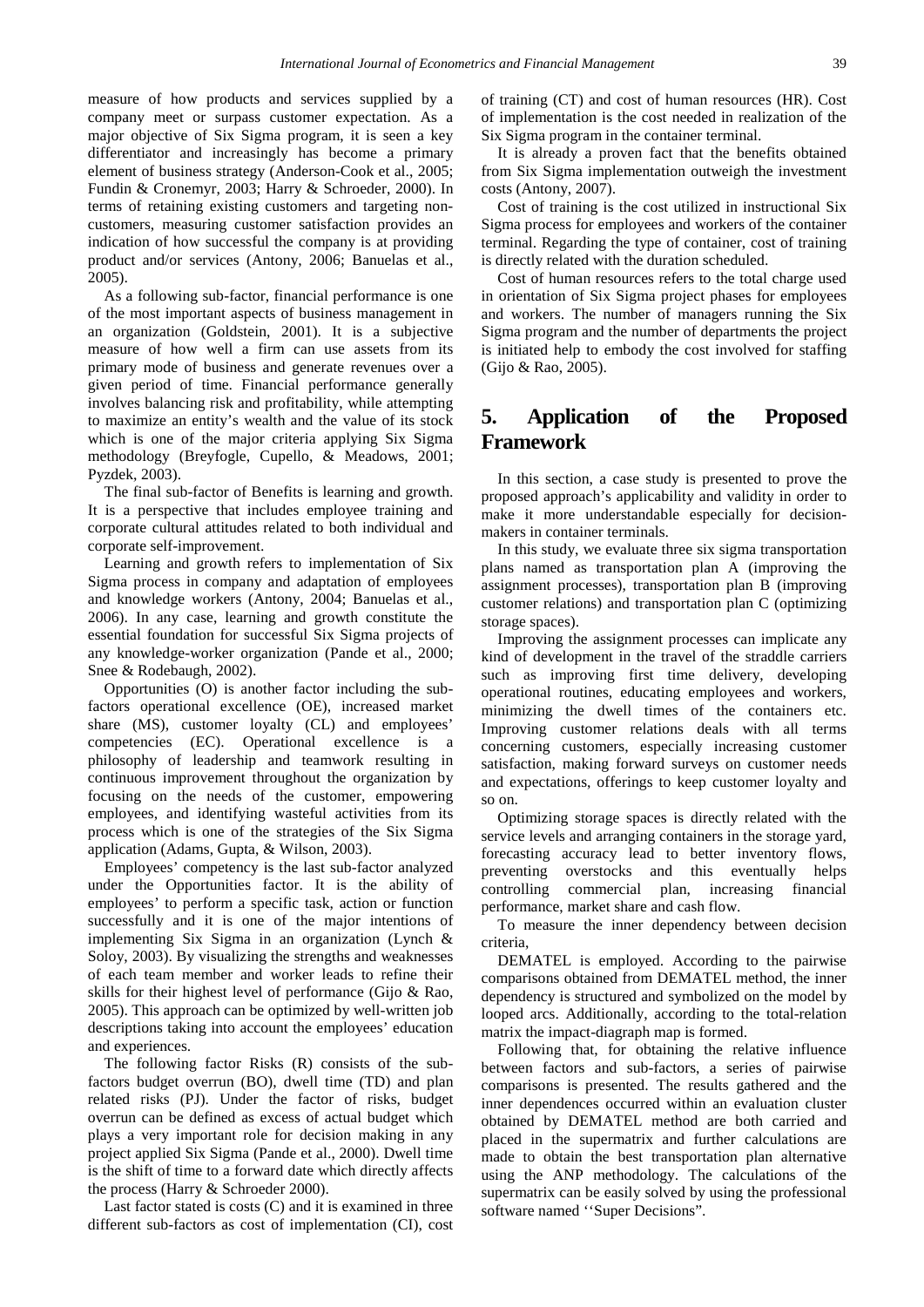An overview of the proposed evaluation process is also given in Figure 3.



**Figure 3.** Proposed evaluation framework for Six Sigma transportation plan selection

## **5.1. Application of DEMATEL**

After defining the decision strategies, factors and subfactors, pairwise comparisons are made to the 4-leveled scale of DEMATEL. Firstly, the inner dependence among strategies composed of storage of containers in the yard, land side transportation and the quay side transportation is calculated.

Following the previously presented steps of DEMATEL, the initial direct-relation matrix for strategies (see [Table 1\)](#page-6-0) is produced. Based on the direct-relation matrix, the normalized direct-relation matrix for strategies is obtained by using formulas (1) and (2) (See [Table 2\)](#page-6-1): Utilizing the formula (3), the total-relation matrix for strategies is constituted (See [Table 3\)](#page-6-2). Then, using formulas  $(4)$ – $(6)$ the impact-diagraph map for strategies is acquired by mapping the dataset of  $(D+R, D-R)$  given in Figure 4.

<span id="page-6-2"></span><span id="page-6-1"></span><span id="page-6-0"></span>

| Table 1. The initial direct-relation matrix for strategies |       |                |       |                                                   |                                                              |          |  |
|------------------------------------------------------------|-------|----------------|-------|---------------------------------------------------|--------------------------------------------------------------|----------|--|
|                                                            |       | SY             |       | LS                                                |                                                              | QS       |  |
|                                                            | SY    | $\Omega$       |       | $\overline{c}$                                    |                                                              | 4        |  |
|                                                            | LS    | 3              |       | $\Omega$                                          |                                                              | 3        |  |
|                                                            | QS    | $\overline{c}$ |       | 4                                                 |                                                              | $\Omega$ |  |
|                                                            |       |                |       |                                                   |                                                              |          |  |
|                                                            |       |                |       |                                                   | Table 2. The normalize direct-relation matrix for strategies |          |  |
|                                                            |       | SY             |       | LS                                                |                                                              | QS       |  |
|                                                            | SY    | $\theta$       |       | 0.286                                             | 0.572                                                        |          |  |
|                                                            | LS    | 0.429          |       | $\theta$                                          | 0.429                                                        |          |  |
|                                                            | QS    | 0.286          |       | 0.572                                             | $\theta$                                                     |          |  |
|                                                            |       |                |       |                                                   |                                                              |          |  |
|                                                            |       |                |       | Table 3. The total-relation matrix for strategies |                                                              |          |  |
|                                                            | SY    | LS             | QS    | D                                                 | $D+R$                                                        | $D-R$    |  |
| SY                                                         | 1.577 | 2.094          | 2.372 | 6.042                                             | 11.317                                                       | 0.768    |  |
| LS                                                         | 1.884 | 1.856          | 2.303 | 6.042                                             | 12.224                                                       | $-0.140$ |  |
| QS                                                         | 1.814 | 2,232          | 1.996 | 6.042                                             | 12.712                                                       | $-0.628$ |  |
| R                                                          | 5.275 | 6.182          | 6.670 |                                                   |                                                              |          |  |



**Figure 4.** The impact-diagraph-map of total relation for strategies

The assigned threshold value for strategies is accepted to be 1.85. The value under the threshold value gains too many factors and complex relationships in the system. It is seen that the storage of containers in the yard is the dispatcher and land side and quay side transportation are the receivers. According to the graph, storage of containers in the yard has a high impact on land side transportation and quay side transportation in Six Sigma strategy. Obviously, the convergence of  $D + R$  values of strategies' elements shows the degree of relation and proves strong inner dependence.

Secondly, the inner dependency between factors is measured.

Based on the pairwise comparisons made for process excellence, customer satisfaction, financial performance and learning and growth sub-factors, the initial directrelation matrix for benefits (See [Table 4\)](#page-7-0) is produced. Derived from the direct-relation matrix, the normalized direct-relation matrix for benefits is obtained by using formulas  $(1)$  and  $(2)$  (See [Table 5\)](#page-7-1).

Utilizing the formula (3), the total-relation matrix for benefits is constituted (See [Table 6\)](#page-7-2). Then, using formulas (4)–(6) the impact diagraph map for benefits is acquired by mapping the dataset of  $(D+R, D-R)$  given in Figure 5. The assigned threshold value for benefits is accepted to be 0.5.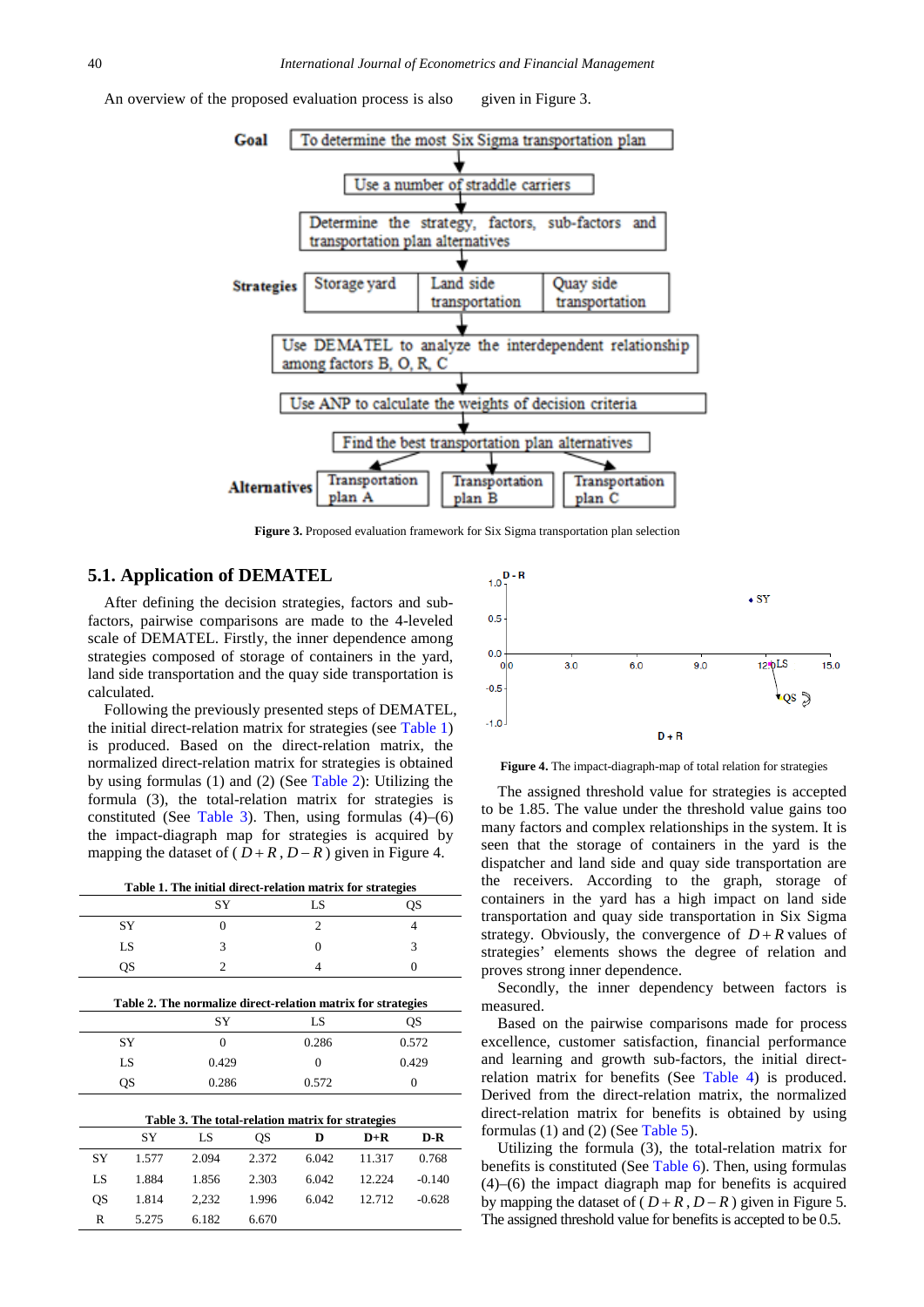<span id="page-7-0"></span>

| Table 4. The initial direct-relation matrix for benefits |    |    |    |    |  |  |  |
|----------------------------------------------------------|----|----|----|----|--|--|--|
|                                                          | PE | CS | FP | LG |  |  |  |
| PE.                                                      |    |    |    |    |  |  |  |
| CS                                                       |    |    |    |    |  |  |  |
| FP                                                       | 3  |    |    |    |  |  |  |
| LG                                                       |    |    |    |    |  |  |  |

<span id="page-7-1"></span>

| Table 5. The normalize direct-relation matrix for benefits |     |          |     |     |  |  |
|------------------------------------------------------------|-----|----------|-----|-----|--|--|
|                                                            | PE  | CS       | FP  | LG  |  |  |
| PE.                                                        |     | 0.2      | 0.3 | 0.2 |  |  |
| CS.                                                        |     | $\Omega$ | 0.4 | 0.1 |  |  |
| FP                                                         | 0.3 | 0.2      |     | 0.3 |  |  |
| LG                                                         | 0.4 | 0.2      | 0.3 |     |  |  |

<span id="page-7-2"></span>

| Table 6. The total-relation matrix for benefits |       |       |       |       |       |       |          |  |
|-------------------------------------------------|-------|-------|-------|-------|-------|-------|----------|--|
|                                                 | PE    | CS    | FP    | LG    | D     | $D+R$ | D-R      |  |
| PE.                                             | 0.519 | 0.607 | 0.888 | 0.631 | 2.645 | 5.346 | $-0.056$ |  |
| CS.                                             | 0.423 | 0.336 | 0.798 | 0.458 | 2.014 | 4.328 | $-0.300$ |  |
| FP                                              | 0.822 | 0.662 | 0.737 | 0.752 | 2.972 | 6.431 | $-0.487$ |  |
| LG                                              | 0.938 | 0.709 | 1.036 | 0.569 | 3.252 | 5.662 | 0.843    |  |
| R                                               | 2.701 | 2.314 | 3.459 | 2.409 |       |       |          |  |



**Figure 5.** The impact-diagraph-map of total relation for benefits

It can be analyzed that under the factor of benefits, learning and growth has a higher impact than customer satisfaction and process excellence in applying the Six Sigma application. Learning and growth is the dispatcher whereas process excellence, customer satisfaction and financial performance are the receivers. Additionally, the close  $D + R$  values of benefit sub-factors confirm strong inner dependency between each other. Orderly, the inner dependency between the other factors opportunities, risks and costs are measured by applying exactly the same transaction processes given above. Based on the pairwise comparisons made for sub-factors of opportunities, the direct-relation matrix (see [Table 7\)](#page-7-3), the normalized directrelation matrix (see [Table 8\)](#page-7-4) and the total-relation matrix (see [Table 9\)](#page-7-5) are formed. The assigned threshold value for opportunities is accepted to be 0.45. Placing the numerical values on the impact-diagraph-map for opportunities helps to visualize the inner dependencies clearer (see Figure 6).

The following factor risks, is examined in three subfactors budget overrun, dwell time and transportation plan related risks.

After running the similar operations step by step given formerly, derived from the pairwise comparisons made the direct-relation matrix (see [Table 10\)](#page-7-6), the normalized direct-relation matrix (see [Table 11\)](#page-7-7) and the total-relation matrix (see [Table 12\)](#page-7-8) for risks factor are obtained.

<span id="page-7-3"></span>

| Table 7. The initial direct-relation matrix for opportunities |    |    |     |    |  |  |  |  |
|---------------------------------------------------------------|----|----|-----|----|--|--|--|--|
|                                                               | OЕ | MS | CL. | ЕC |  |  |  |  |
| <b>OE</b>                                                     |    |    |     |    |  |  |  |  |
| MS                                                            |    |    |     |    |  |  |  |  |
| <b>CL</b>                                                     |    |    |     |    |  |  |  |  |
| EC                                                            |    |    |     |    |  |  |  |  |

<span id="page-7-4"></span>

| Table 8. The normalize-relation matrix for opportunities |     |     |     |     |  |  |  |
|----------------------------------------------------------|-----|-----|-----|-----|--|--|--|
|                                                          | OЕ  | MS  | CL. | EС  |  |  |  |
| OE.                                                      |     | 0.3 | 0.2 | 0.2 |  |  |  |
| MS                                                       | 0.2 |     | 0.3 | 0.1 |  |  |  |
| CL                                                       | 0.2 | 0.4 |     | 0.1 |  |  |  |
| EC                                                       | 0.4 | 0.3 | 0.3 |     |  |  |  |

<span id="page-7-5"></span>

| Table 9. The total-relation matrix for opportunities |       |       |       |       |       |       |          |  |
|------------------------------------------------------|-------|-------|-------|-------|-------|-------|----------|--|
|                                                      | OЕ    | МS    | CL.   | EC    | D     | $D+R$ | D-R      |  |
| OE                                                   | 0.492 | 0.861 | 0.693 | 0.454 | 2.500 | 5.163 | $-0.162$ |  |
| <b>MS</b>                                            | 0.583 | 0.550 | 0.684 | 0.340 | 2.157 | 5.548 | $-1.235$ |  |
| CL                                                   | 0.628 | 0.900 | 0.505 | 0.366 | 2.399 | 5.215 | $-0.417$ |  |
| EC                                                   | 0.960 | 1.080 | 0.934 | 0.393 | 3.367 | 4.920 | 1.814    |  |
| R                                                    | 2.663 | 3.391 | 2.816 | 1.553 |       |       |          |  |

<span id="page-7-6"></span>

| Table 10. The initial direct-relation matrix for risks |     |    |  |  |  |  |
|--------------------------------------------------------|-----|----|--|--|--|--|
|                                                        | BO. | TD |  |  |  |  |
| BО                                                     |     |    |  |  |  |  |
| TD                                                     |     |    |  |  |  |  |
| РI                                                     |     |    |  |  |  |  |

<span id="page-7-7"></span>

| Table 11. The normalize-relation matrix for risks |          |          |       |  |  |  |  |
|---------------------------------------------------|----------|----------|-------|--|--|--|--|
|                                                   | BO.      | TD       | P.J   |  |  |  |  |
| BO.                                               | $\theta$ | 0.572    | 0.429 |  |  |  |  |
| TD                                                | 0.572    | $\Omega$ | 0.286 |  |  |  |  |
| РJ                                                | 0.429    | 0.429    |       |  |  |  |  |

<span id="page-7-8"></span>

| Table 12. The total-relation matrix for risks |        |        |       |        |        |          |  |  |
|-----------------------------------------------|--------|--------|-------|--------|--------|----------|--|--|
|                                               | BO.    | TD     | РJ    | D      | $D+R$  | D-R      |  |  |
| BO.                                           | 3.602  | 3.966  | 3.109 | 10.677 | 21.461 | $-0.107$ |  |  |
| TD                                            | 3.644  | 3.280  | 2.788 | 9.712  | 20.496 | $-1.072$ |  |  |
| PJ                                            | 3.538  | 3.538  | 2.529 | 9.605  | 18.031 | 1.179    |  |  |
| R                                             | 10.784 | 10.784 | 8.426 |        |        |          |  |  |



**Figure 6.** The impact-diagraph-map of total relation for opportunities.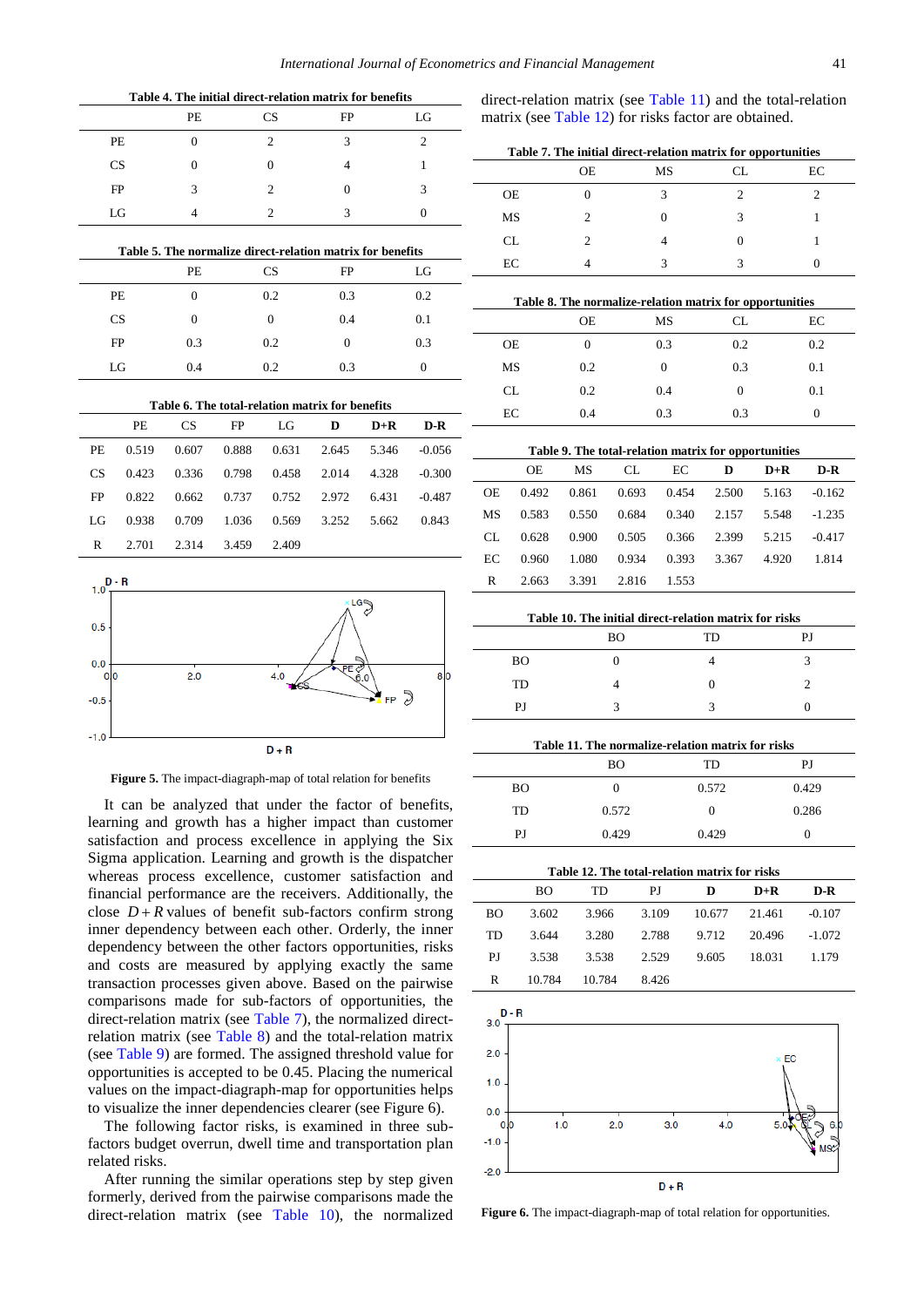

**Figure 7.** The impact-diagraph-map of total relation for risks

<span id="page-8-0"></span>

| Table 13. The initial direct-relation matrix for costs |          |                   |                   |  |  |  |  |
|--------------------------------------------------------|----------|-------------------|-------------------|--|--|--|--|
|                                                        | CI       | <b>CT</b>         | <b>HR</b>         |  |  |  |  |
| <b>CI</b>                                              | 0        | 0                 | Ω                 |  |  |  |  |
| <b>CT</b>                                              |          | $\mathbf{\Omega}$ |                   |  |  |  |  |
| <b>HR</b>                                              | $\Omega$ | $\mathbf{\Omega}$ |                   |  |  |  |  |
| Table 14. The normalize-relation matrix for costs      |          |                   |                   |  |  |  |  |
|                                                        | СI       | <b>CT</b>         | <b>HR</b>         |  |  |  |  |
| CI.                                                    | 0        | 0                 | 0                 |  |  |  |  |
| CT                                                     | 1        | $\Omega$          | Ω                 |  |  |  |  |
| <b>HR</b>                                              | 0        | $\Omega$          | $\mathbf{\Omega}$ |  |  |  |  |
| Table 15. The total-relation matrix for costs          |          |                   |                   |  |  |  |  |

<span id="page-8-2"></span><span id="page-8-1"></span>

|           | Table 15. The total-relation matrix for costs |    |          |        |       |       |  |
|-----------|-----------------------------------------------|----|----------|--------|-------|-------|--|
|           | OE                                            | MS | CI       | D      | $D+R$ | $D-R$ |  |
| <b>OE</b> |                                               |    |          |        |       | - 1   |  |
| MS        |                                               |    | $\Omega$ |        |       |       |  |
| CI        | $\theta$                                      |    | 0        | $_{0}$ |       |       |  |
| R         |                                               |    |          |        |       |       |  |

<span id="page-8-3"></span>

|     | Table 16. Inner dependence matrix strategies |       |       |
|-----|----------------------------------------------|-------|-------|
|     | BE.                                          | RG    | PR    |
| BE. | 0.299                                        | 0.339 | 0.356 |
| RG  | 0.357                                        | 0.300 | 0.345 |
| PR. | 0.344                                        | 0.361 | 0.299 |

<span id="page-8-4"></span>

| Table 17. Inner dependence matrix benefits |       |       |       |       |  |  |  |  |  |
|--------------------------------------------|-------|-------|-------|-------|--|--|--|--|--|
|                                            | PE    | CS    | FP    | LG    |  |  |  |  |  |
| PE                                         | 0.192 | 0.263 | 0.257 | 0.262 |  |  |  |  |  |
| CS.                                        | 0.156 | 0.145 | 0.231 | 0.190 |  |  |  |  |  |
| FP                                         | 0.304 | 0.286 | 0.213 | 0.312 |  |  |  |  |  |
| LG                                         | 0.347 | 0.306 | 0.299 | 0.236 |  |  |  |  |  |

<span id="page-8-6"></span><span id="page-8-5"></span>

| Table 18. Inner dependence matrix opportunities |                                         |           |       |       |  |  |  |  |  |  |
|-------------------------------------------------|-----------------------------------------|-----------|-------|-------|--|--|--|--|--|--|
|                                                 | OE                                      | <b>MS</b> | CL.   | EC    |  |  |  |  |  |  |
| OE                                              | 0.185                                   | 0.254     | 0.246 | 0.292 |  |  |  |  |  |  |
| MS                                              | 0.219                                   | 0.162     | 0.243 | 0.219 |  |  |  |  |  |  |
| CL                                              | 0.236                                   | 0.265     | 0.179 | 0.236 |  |  |  |  |  |  |
| EC                                              | 0.361                                   | 0.318     | 0.332 | 0.253 |  |  |  |  |  |  |
|                                                 | Table 19. Inner dependence matrix risks |           |       |       |  |  |  |  |  |  |
|                                                 | BО                                      |           | TD    | PJ    |  |  |  |  |  |  |
| BO.                                             | 0.334                                   |           | 0.368 | 0.369 |  |  |  |  |  |  |
| TD                                              | 0.338                                   |           | 0.304 | 0.331 |  |  |  |  |  |  |

|  | PJ | 0.328 | 0.328 | 0.300 |
|--|----|-------|-------|-------|
|--|----|-------|-------|-------|

<span id="page-8-7"></span>

| Table 20. Pairwise comparison of strategy with respect to goal |     |     |    |         |  |  |  |  |
|----------------------------------------------------------------|-----|-----|----|---------|--|--|--|--|
| Goal                                                           | ВE  | RG  | PR | Weights |  |  |  |  |
| <b>BE</b>                                                      |     | 1/2 |    | 0.300   |  |  |  |  |
| RG                                                             |     |     |    | 0.600   |  |  |  |  |
| <b>PR</b>                                                      | 1/3 | 1/6 |    | 0.100   |  |  |  |  |
| `R                                                             |     |     |    | 0.00013 |  |  |  |  |

**Table 21. Pairwise comparison of strategy with respect to revenue growth**

<span id="page-8-8"></span>

| RG | BЕ  | PR | Weights |
|----|-----|----|---------|
| BE |     | -  | 0.667   |
| PR | 1/2 |    | 0.333   |
| ∼R |     |    |         |



**Figure 8.** The impact-diagraph-map of total relation for costs

The assigned threshold value for risks is agreed to be 2.8. Placing the numerical values on the impact-diagraphmap for risks (see Figure 7) assists to envision the inner dependencies.

It can be observed that under the factor of risks, transportation plan related risks sub-factor has a higher impact than budget overrun and dwell time in applying Six Sigma. Transportation plan related risks prove to be the dispatcher; budget overrun and dwell time are the receivers. Moreover, the close  $D + R$  values for risks subfactors verify the high inner dependency between each other.

The final factor costs, is also analyzed in three subfactors given as cost of implementation, cost of training and cost of human resources. Operating the formulas (1)– (6) on the pairwise comparisons made for costs factor, the direct-relation matrix (see [Table 13\)](#page-8-0), the normalized direct-relation matrix (see [Table 14\)](#page-8-1) and the total-relation matrix (see [Table 15\)](#page-8-2) are formed.

The assigned threshold value for costs is approved to be 1. The relationship between the sub-factors of costs is investigated considering the positioning of values on the impact-diagraph-map for costs (see Figure 8). As seen on the diagraph-map of costs, the discrete  $D + R$  values of costs' sub-factors prove to have no inner dependency on each other. Cost of training seems to have a priority considering deployment of the Six Sigma transportation plans. It is observed to be the dispatcher and the other subfactors cost of implementation and cost of human resources are the receivers.

After analyzing the relationships between factors and sub-factors by DEMATEL technique we can now regenerate and finalize our evaluation model for Six Sigma transportation plan selection. According to the results obtained, it is found out those strategies and the factors benefits, opportunities and risks show strong inner dependency as given in Figure 9.

As a further step in the proposed decision making model, to combine ANP and DEMATEL we obtained the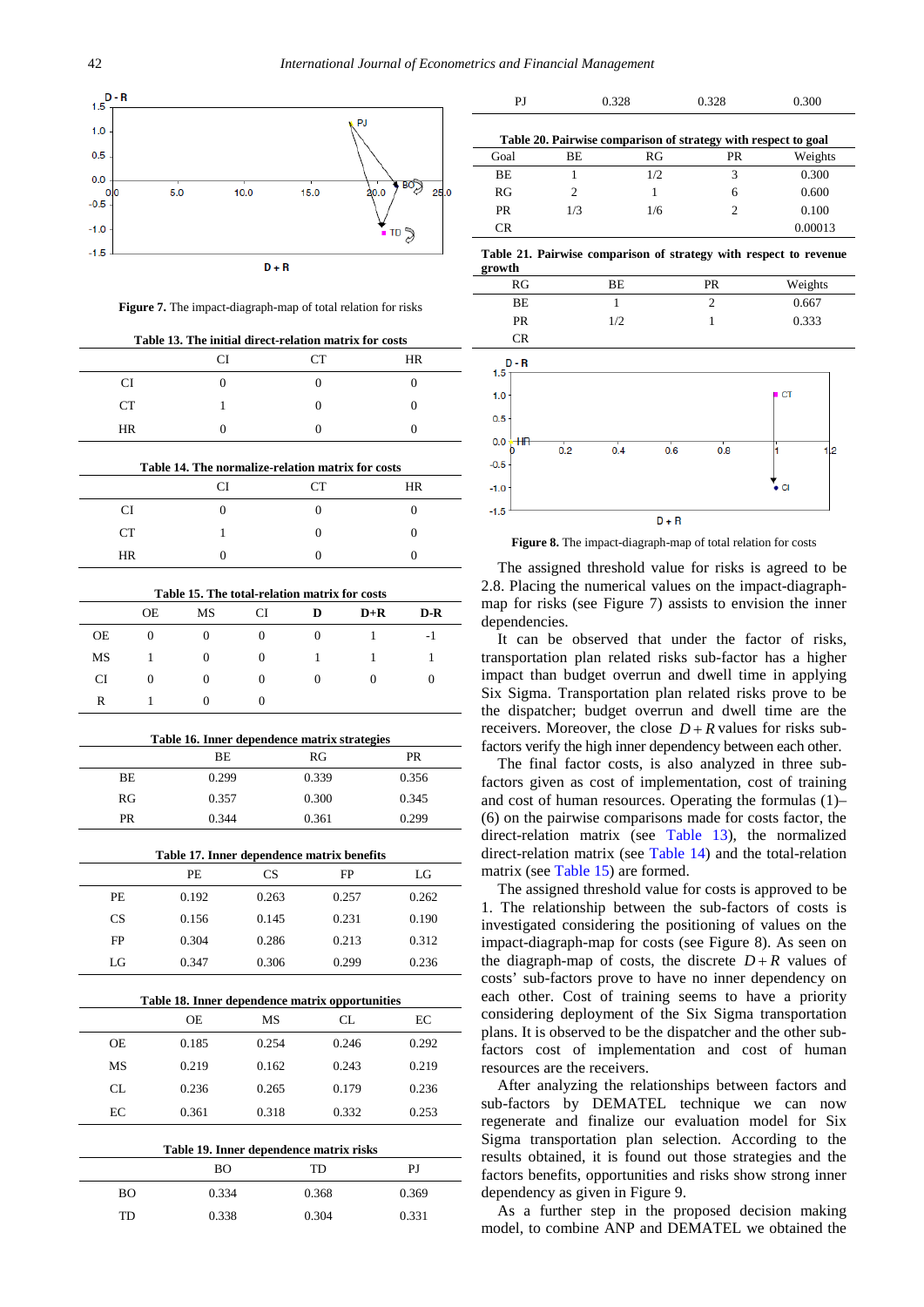

**Figure 9.** Final Six Sigma transportation plan evaluation model

<span id="page-9-0"></span>

| Table 22. The unweighted supermatrix |                                      |                                      |                                  |                           |                           |                           |                           |                           |                                      |                           |                                      |                                      |                                  |
|--------------------------------------|--------------------------------------|--------------------------------------|----------------------------------|---------------------------|---------------------------|---------------------------|---------------------------|---------------------------|--------------------------------------|---------------------------|--------------------------------------|--------------------------------------|----------------------------------|
|                                      | Goal                                 | SY                                   | LS                               | <b>OS</b>                 | B                         | $\circ$                   | $\mathbb R$               | C                         | $\overline{PE}$                      | $\overline{\text{CS}}$    | FP                                   | LG                                   |                                  |
| Goal                                 | $\overline{0}$                       | $\overline{0}$                       | $\boldsymbol{0}$                 | $\boldsymbol{0}$          | $\boldsymbol{0}$          | $\boldsymbol{0}$          | $\overline{0}$            | $\boldsymbol{0}$          | $\mathbf{0}$                         | $\mathbf{0}$              | $\boldsymbol{0}$                     | $\boldsymbol{0}$                     |                                  |
| SY                                   | 0.300                                | 0.299                                | 0.339                            | 0.356                     | $\boldsymbol{0}$          | $\boldsymbol{0}$          | $\mathbf{0}$              | $\boldsymbol{0}$          | $\boldsymbol{0}$                     | $\overline{0}$            | $\boldsymbol{0}$                     | $\boldsymbol{0}$                     |                                  |
| LS                                   | 0.600                                | 0.357                                | 0.300                            | 0.345                     | $\boldsymbol{0}$          | $\boldsymbol{0}$          | $\mathbf{0}$              | $\boldsymbol{0}$          | $\boldsymbol{0}$                     | $\boldsymbol{0}$          | $\boldsymbol{0}$                     | $\boldsymbol{0}$                     |                                  |
| QS                                   | $\boldsymbol{0}$                     | 0.344                                | 0.361                            | 0.299                     | $\boldsymbol{0}$          | $\boldsymbol{0}$          | $\boldsymbol{0}$          | $\boldsymbol{0}$          | $\boldsymbol{0}$                     | $\boldsymbol{0}$          | $\boldsymbol{0}$                     | $\boldsymbol{0}$                     |                                  |
| $\, {\bf B}$                         | $\boldsymbol{0}$                     | 1                                    | 1                                | 1                         | $\overline{0}$            | $\mathbf{0}$              | $\overline{0}$            | $\boldsymbol{0}$          | $\boldsymbol{0}$                     | $\boldsymbol{0}$          | $\boldsymbol{0}$                     | $\mathbf{0}$                         |                                  |
| O                                    | $\boldsymbol{0}$                     | $\mathbf{1}$                         | $\mathbf{1}$                     | $\mathbf{1}$              | $\boldsymbol{0}$          | $\mathbf{0}$              | $\mathbf{0}$              | $\boldsymbol{0}$          | $\boldsymbol{0}$                     | $\boldsymbol{0}$          | $\boldsymbol{0}$                     | $\boldsymbol{0}$                     |                                  |
| R                                    | $\overline{0}$                       | $\mathbf{1}$                         | $\mathbf{1}$                     | $\mathbf{1}$              | $\theta$                  | $\overline{0}$            | $\overline{0}$            | $\boldsymbol{0}$          | $\mathbf{0}$                         | $\boldsymbol{0}$          | $\overline{0}$                       | $\overline{0}$                       |                                  |
| $\mathbf C$                          | $\boldsymbol{0}$                     | $\mathbf{1}$                         | $\mathbf{1}$                     | $\mathbf{1}$              | $\boldsymbol{0}$          | $\mathbf{0}$              | $\mathbf{0}$              | $\boldsymbol{0}$          | $\boldsymbol{0}$                     | $\boldsymbol{0}$          | $\boldsymbol{0}$                     | $\boldsymbol{0}$                     |                                  |
| PE                                   | $\overline{0}$                       | $\boldsymbol{0}$                     | $\boldsymbol{0}$                 | $\boldsymbol{0}$          | 0.195                     | $\boldsymbol{0}$          | $\mathbf{0}$              | $\boldsymbol{0}$          | 0.192                                | 0.263                     | 0.257                                | 0.262                                |                                  |
| CS                                   | $\overline{0}$                       | $\overline{0}$                       | $\boldsymbol{0}$                 | $\boldsymbol{0}$          | 0.231                     | $\boldsymbol{0}$          | $\mathbf{0}$              | $\boldsymbol{0}$          | 0.156                                | 0.145                     | 0.231                                | 0.190                                |                                  |
| ${\rm FP}$                           | $\boldsymbol{0}$                     | $\boldsymbol{0}$                     | $\boldsymbol{0}$                 | $\boldsymbol{0}$          | 0.426                     | $\boldsymbol{0}$          | $\boldsymbol{0}$          | $\boldsymbol{0}$          | 0.304                                | 0.286                     | 0.213                                | 0.312                                |                                  |
| LG                                   | $\boldsymbol{0}$                     | $\boldsymbol{0}$                     | $\boldsymbol{0}$                 | $\boldsymbol{0}$          | 0.148                     | $\boldsymbol{0}$          | $\mathbf{0}$              | $\boldsymbol{0}$          | 0.347                                | 0.306                     | 0.299                                | 0.236                                |                                  |
| <b>OE</b>                            | $\boldsymbol{0}$                     | $\boldsymbol{0}$                     | $\boldsymbol{0}$                 | $\boldsymbol{0}$          | $\boldsymbol{0}$          | 0.185                     | $\mathbf{0}$              | $\boldsymbol{0}$          | $\mathbf{0}$                         | $\mathbf{0}$              | $\overline{0}$                       | $\overline{0}$                       |                                  |
| MS                                   | $\overline{0}$                       | $\overline{0}$                       | $\boldsymbol{0}$                 | $\boldsymbol{0}$          | $\boldsymbol{0}$          | 0.370                     | $\boldsymbol{0}$          | $\boldsymbol{0}$          | $\boldsymbol{0}$                     | $\boldsymbol{0}$          | $\boldsymbol{0}$                     | $\boldsymbol{0}$                     |                                  |
| ${\rm CL}$                           | $\boldsymbol{0}$                     | $\boldsymbol{0}$                     | $\boldsymbol{0}$                 | $\boldsymbol{0}$          | $\boldsymbol{0}$          | 0.345                     | $\boldsymbol{0}$          | $\boldsymbol{0}$          | $\boldsymbol{0}$                     | $\boldsymbol{0}$          | $\boldsymbol{0}$                     | $\boldsymbol{0}$                     |                                  |
| EC                                   | $\boldsymbol{0}$                     | $\boldsymbol{0}$                     | $\boldsymbol{0}$                 | $\boldsymbol{0}$          | $\boldsymbol{0}$          | 0.100                     | $\boldsymbol{0}$          | $\boldsymbol{0}$          | $\boldsymbol{0}$                     | $\boldsymbol{0}$          | $\boldsymbol{0}$                     | $\boldsymbol{0}$                     |                                  |
| <b>BO</b>                            | $\overline{0}$                       | $\overline{0}$                       | $\boldsymbol{0}$                 | $\boldsymbol{0}$          | $\overline{0}$            | $\boldsymbol{0}$          | 0.500                     | $\boldsymbol{0}$          | $\mathbf{0}$                         | $\boldsymbol{0}$          | $\boldsymbol{0}$                     | $\overline{0}$                       |                                  |
| TD                                   | $\overline{0}$                       | $\overline{0}$                       | $\boldsymbol{0}$                 | $\boldsymbol{0}$          | $\overline{0}$            | $\boldsymbol{0}$          | 0.250                     | $\overline{0}$            | $\mathbf{0}$                         | $\overline{0}$            | $\boldsymbol{0}$                     | $\overline{0}$                       |                                  |
| ${\bf PJ}$                           | $\boldsymbol{0}$                     | $\boldsymbol{0}$                     | $\boldsymbol{0}$                 | $\boldsymbol{0}$          | $\boldsymbol{0}$          | $\boldsymbol{0}$          | 0.250                     | $\boldsymbol{0}$          | $\boldsymbol{0}$                     | $\boldsymbol{0}$          | $\boldsymbol{0}$                     | $\overline{0}$                       |                                  |
| CI                                   | $\boldsymbol{0}$                     | $\boldsymbol{0}$                     | $\boldsymbol{0}$                 | $\boldsymbol{0}$          | $\boldsymbol{0}$          | $\boldsymbol{0}$          | $\boldsymbol{0}$          | 0.250                     | $\boldsymbol{0}$                     | $\boldsymbol{0}$          | $\boldsymbol{0}$                     | $\overline{0}$                       |                                  |
| CT                                   | $\overline{0}$                       | $\overline{0}$                       | $\boldsymbol{0}$                 | $\boldsymbol{0}$          | $\overline{0}$            | $\boldsymbol{0}$          | $\boldsymbol{0}$          | 0.250                     | $\boldsymbol{0}$                     | $\mathbf{0}$              | $\boldsymbol{0}$                     | $\mathbf{0}$                         |                                  |
| HR                                   | $\boldsymbol{0}$                     | $\overline{0}$                       | $\boldsymbol{0}$                 | $\boldsymbol{0}$          | $\overline{0}$            | $\mathbf{0}$              | $\overline{0}$            | 0.500                     | $\mathbf{0}$                         | $\mathbf{0}$              | $\boldsymbol{0}$                     | $\overline{0}$                       |                                  |
| PA                                   | $\boldsymbol{0}$                     | $\boldsymbol{0}$                     | $\boldsymbol{0}$                 | $\boldsymbol{0}$          | $\boldsymbol{0}$          | $\mathbf{0}$              | $\boldsymbol{0}$          | $\boldsymbol{0}$          | 0.400                                | 0.250                     | 0.297                                | 0.400                                |                                  |
| $\rm{PB}$                            | $\boldsymbol{0}$                     | $\boldsymbol{0}$                     | $\boldsymbol{0}$                 | $\boldsymbol{0}$          | $\boldsymbol{0}$          | $\boldsymbol{0}$          | $\boldsymbol{0}$          | $\boldsymbol{0}$          | 0.200                                | 0.500                     | 0.163                                | 0.200                                |                                  |
|                                      |                                      |                                      |                                  |                           |                           |                           |                           |                           |                                      |                           |                                      |                                      |                                  |
| PC                                   | $\boldsymbol{0}$                     | $\boldsymbol{0}$                     | $\boldsymbol{0}$                 | $\boldsymbol{0}$          | $\boldsymbol{0}$          | $\mathbf{0}$              | $\overline{0}$            | $\boldsymbol{0}$          | 0.400                                | 0.250                     | 0.540                                | 0.400                                |                                  |
|                                      |                                      |                                      |                                  |                           |                           |                           |                           |                           |                                      |                           |                                      |                                      |                                  |
|                                      | <b>OE</b>                            | MS                                   | CL                               | EC                        | <b>BO</b>                 | <b>TD</b>                 | PJ                        | <b>CI</b>                 | CT                                   | HR                        | PA                                   | PB                                   | PC                               |
| Goal                                 | $\mathbf{0}$                         | $\boldsymbol{0}$                     | $\boldsymbol{0}$                 | $\boldsymbol{0}$          | $\boldsymbol{0}$          | $\boldsymbol{0}$          | $\mathbf{0}$              | $\boldsymbol{0}$          | $\boldsymbol{0}$                     | $\boldsymbol{0}$          | $\boldsymbol{0}$                     | $\boldsymbol{0}$                     | $\boldsymbol{0}$                 |
| SY                                   | $\boldsymbol{0}$                     | $\boldsymbol{0}$                     | $\boldsymbol{0}$                 | $\boldsymbol{0}$          | $\overline{0}$            | $\boldsymbol{0}$          | $\overline{0}$            | $\boldsymbol{0}$          | $\boldsymbol{0}$                     | $\boldsymbol{0}$          | $\boldsymbol{0}$                     | $\boldsymbol{0}$                     | $\boldsymbol{0}$                 |
| LS                                   | $\boldsymbol{0}$                     | $\boldsymbol{0}$                     | $\boldsymbol{0}$                 | $\boldsymbol{0}$          | $\boldsymbol{0}$          | $\mathbf{0}$              | $\mathbf{0}$              | $\boldsymbol{0}$          | $\boldsymbol{0}$                     | $\boldsymbol{0}$          | $\boldsymbol{0}$                     | $\boldsymbol{0}$                     | $\boldsymbol{0}$                 |
| QS                                   | $\boldsymbol{0}$                     | $\boldsymbol{0}$                     | $\boldsymbol{0}$                 | $\boldsymbol{0}$          | 0                         | $\mathbf{0}$              | $\boldsymbol{0}$          | $\boldsymbol{0}$          | $\mathbf{0}$                         | $\boldsymbol{0}$          | $\boldsymbol{0}$                     | 0                                    | $\boldsymbol{0}$                 |
| $\, {\bf B}$                         | $\overline{0}$                       | $\overline{0}$                       | $\boldsymbol{0}$                 | $\boldsymbol{0}$          | $\overline{0}$            | $\overline{0}$            | $\overline{0}$            | $\boldsymbol{0}$          | $\boldsymbol{0}$                     | $\boldsymbol{0}$          | $\boldsymbol{0}$                     | $\boldsymbol{0}$                     | $\overline{0}$                   |
| O                                    | $\overline{0}$                       | $\overline{0}$                       | $\boldsymbol{0}$                 | $\boldsymbol{0}$          | $\overline{0}$            | $\boldsymbol{0}$          | $\overline{0}$            | $\boldsymbol{0}$          | $\boldsymbol{0}$                     | $\boldsymbol{0}$          | $\boldsymbol{0}$                     | $\boldsymbol{0}$                     | $\boldsymbol{0}$                 |
| $\mathbb R$                          | $\boldsymbol{0}$                     | $\overline{0}$                       | $\boldsymbol{0}$                 | $\boldsymbol{0}$          | $\overline{0}$            | $\mathbf{0}$              | $\mathbf{0}$              | $\boldsymbol{0}$          | $\boldsymbol{0}$                     | $\boldsymbol{0}$          | $\boldsymbol{0}$                     | $\boldsymbol{0}$                     | $\boldsymbol{0}$                 |
| $\mathbf C$                          | $\boldsymbol{0}$                     | $\boldsymbol{0}$                     | $\boldsymbol{0}$                 | $\boldsymbol{0}$          | $\mathbf{0}$              | $\mathbf{0}$              | $\mathbf{0}$              | $\boldsymbol{0}$          | $\boldsymbol{0}$                     | $\boldsymbol{0}$          | $\boldsymbol{0}$                     | $\boldsymbol{0}$                     | $\overline{0}$                   |
| $\rm PE$                             | $\overline{0}$                       | $\boldsymbol{0}$                     | $\boldsymbol{0}$                 | $\boldsymbol{0}$          | $\overline{0}$            | $\overline{0}$            | $\mathbf{0}$              | $\boldsymbol{0}$          | $\boldsymbol{0}$                     | $\boldsymbol{0}$          | $\boldsymbol{0}$                     | $\boldsymbol{0}$                     | $\boldsymbol{0}$                 |
| $\overline{\text{CS}}$               | $\boldsymbol{0}$                     | $\boldsymbol{0}$                     | $\boldsymbol{0}$                 | $\boldsymbol{0}$          | $\mathbf{0}$              | $\mathbf{0}$              | $\mathbf{0}$              | $\boldsymbol{0}$          | $\boldsymbol{0}$                     | $\boldsymbol{0}$          | $\boldsymbol{0}$                     | $\boldsymbol{0}$                     | $\boldsymbol{0}$                 |
| ${\rm FP}$                           | $\boldsymbol{0}$                     | $\boldsymbol{0}$                     | $\boldsymbol{0}$                 | $\boldsymbol{0}$          | $\boldsymbol{0}$          | $\mathbf{0}$              | $\mathbf{0}$              | $\boldsymbol{0}$          | $\boldsymbol{0}$                     | $\boldsymbol{0}$          | $\boldsymbol{0}$                     | $\boldsymbol{0}$                     | $\boldsymbol{0}$                 |
| $_{\rm LG}$                          | $\overline{0}$                       | $\overline{0}$                       | $\overline{0}$                   | $\boldsymbol{0}$          | $\overline{0}$            | $\overline{0}$            | $\mathbf{0}$              | $\boldsymbol{0}$          | $\boldsymbol{0}$                     | $\boldsymbol{0}$          | $\boldsymbol{0}$                     | $\boldsymbol{0}$                     | $\overline{0}$                   |
| <b>OE</b>                            | 0.185                                | 0.254                                | 0.246                            | 0.292                     | $\boldsymbol{0}$          | $\overline{0}$            | $\overline{0}$            | $\boldsymbol{0}$          | $\boldsymbol{0}$                     | $\boldsymbol{0}$          | $\boldsymbol{0}$                     | $\boldsymbol{0}$                     | $\boldsymbol{0}$                 |
|                                      | 0.219                                | 0.162                                | 0.243                            | 0.219                     | $\boldsymbol{0}$          | $\boldsymbol{0}$          | $\mathbf{0}$              | $\boldsymbol{0}$          | $\boldsymbol{0}$                     | $\boldsymbol{0}$          | $\boldsymbol{0}$                     | $\boldsymbol{0}$                     | $\boldsymbol{0}$                 |
| $\mathbf{M}\mathbf{S}$               |                                      |                                      |                                  |                           | $\boldsymbol{0}$          | $\boldsymbol{0}$          | $\boldsymbol{0}$          |                           | $\boldsymbol{0}$                     | $\boldsymbol{0}$          |                                      | $\boldsymbol{0}$                     |                                  |
| ${\rm CL}$                           | 0.236                                | 0.265                                | 0.179                            | 0.236                     | $\boldsymbol{0}$          | $\boldsymbol{0}$          | $\boldsymbol{0}$          | $\boldsymbol{0}$          | $\boldsymbol{0}$                     |                           | $\boldsymbol{0}$<br>$\boldsymbol{0}$ | $\boldsymbol{0}$                     | $\boldsymbol{0}$                 |
| EC                                   | 0.361                                | 0.318                                | 0.332                            | 0.253                     |                           |                           |                           | $\boldsymbol{0}$          |                                      | $\boldsymbol{0}$          |                                      |                                      | $\boldsymbol{0}$                 |
| <b>BO</b>                            | $\boldsymbol{0}$                     | $\overline{0}$                       | $\overline{0}$                   | $\boldsymbol{0}$          | 0.334                     | 0.368                     | 0.369                     | $\boldsymbol{0}$          | $\mathbf{0}$                         | $\boldsymbol{0}$          | $\boldsymbol{0}$                     | $\overline{0}$                       | $\boldsymbol{0}$                 |
| <b>TD</b>                            | $\boldsymbol{0}$<br>$\boldsymbol{0}$ | $\boldsymbol{0}$<br>$\boldsymbol{0}$ | $\boldsymbol{0}$<br>$\mathbf{0}$ | $\boldsymbol{0}$          | 0.338                     | 0.304                     | 0.331                     | $\boldsymbol{0}$          | $\boldsymbol{0}$<br>$\boldsymbol{0}$ | $\boldsymbol{0}$          | $\boldsymbol{0}$<br>$\boldsymbol{0}$ | $\boldsymbol{0}$<br>$\boldsymbol{0}$ | $\overline{0}$<br>$\overline{0}$ |
| $\mathbf{P}\mathbf{J}$               |                                      |                                      |                                  | $\boldsymbol{0}$          | 0.328                     | 0.328                     | 0.300<br>$\Omega$         | $\boldsymbol{0}$          |                                      | $\boldsymbol{0}$          |                                      |                                      |                                  |
| CI                                   | $\overline{0}$                       | $\overline{0}$                       | $\boldsymbol{0}$                 | $\boldsymbol{0}$          | $\overline{0}$            | $\overline{0}$            |                           | $\boldsymbol{0}$          | $\mathbf{0}$                         | $\boldsymbol{0}$          | $\boldsymbol{0}$                     | $\boldsymbol{0}$                     | $\mathbf{0}$                     |
| <b>CT</b>                            | $\boldsymbol{0}$                     | $\boldsymbol{0}$                     | $\boldsymbol{0}$                 | $\boldsymbol{0}$          | $\boldsymbol{0}$          | $\boldsymbol{0}$          | $\boldsymbol{0}$          | $\boldsymbol{0}$          | $\boldsymbol{0}$                     | $\boldsymbol{0}$          | $\boldsymbol{0}$                     | $\boldsymbol{0}$                     | $\boldsymbol{0}$                 |
| $\rm{HR}$<br>PA                      | $\boldsymbol{0}$<br>0.500            | $\boldsymbol{0}$<br>0.297            | $\boldsymbol{0}$<br>0.250        | $\boldsymbol{0}$<br>0.400 | $\boldsymbol{0}$<br>0.216 | $\boldsymbol{0}$<br>0.286 | $\boldsymbol{0}$<br>0.400 | $\boldsymbol{0}$<br>0.286 | $\boldsymbol{0}$<br>0.433            | $\boldsymbol{0}$<br>0.300 | $\boldsymbol{0}$<br>$\boldsymbol{0}$ | $\boldsymbol{0}$<br>$\boldsymbol{0}$ | $\boldsymbol{0}$<br>$\mathbf{0}$ |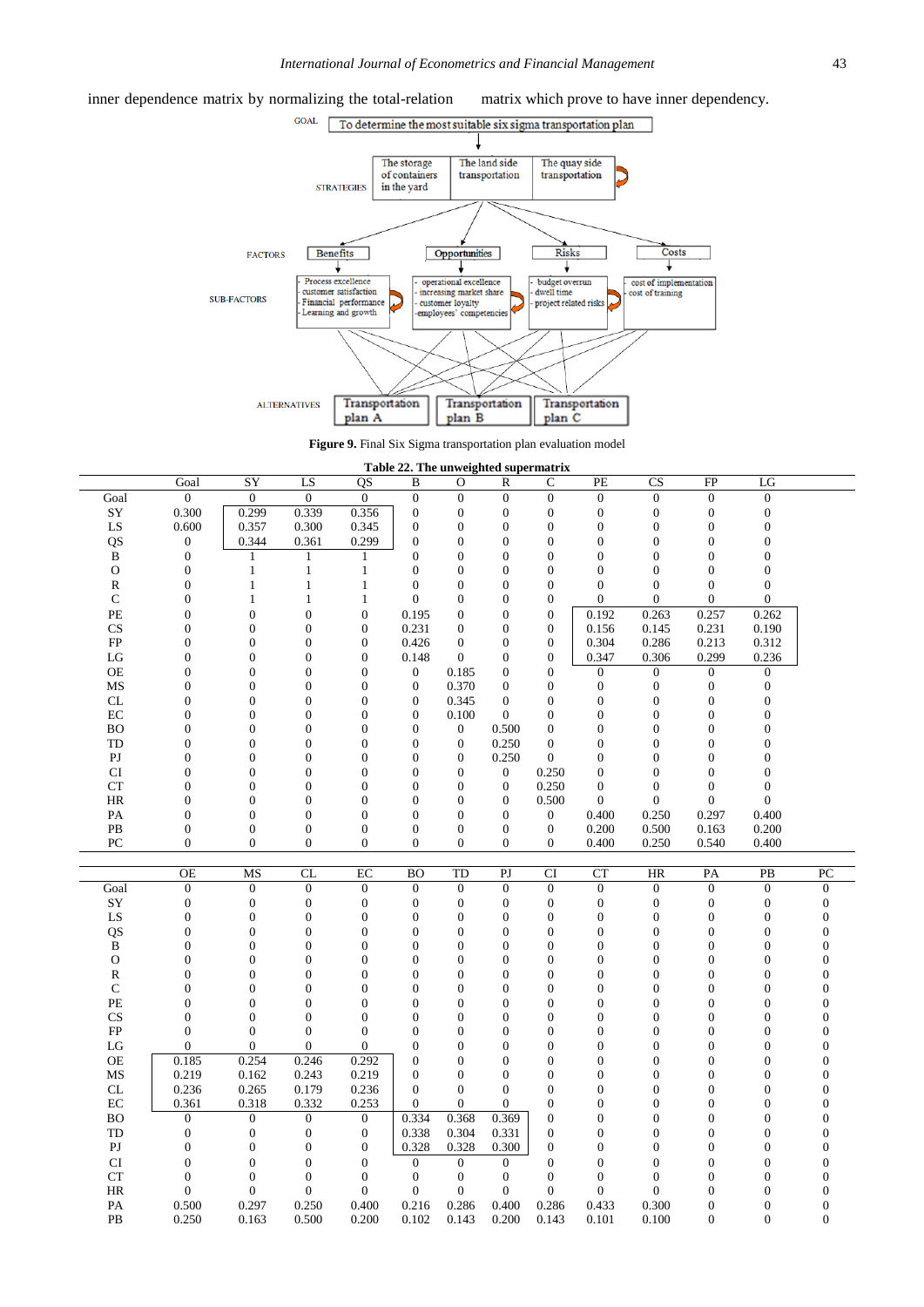PC 0.250 0.540 0.250 0.400 0.682 0.572 0.400 0.571 0.466 0.600 0 0 0 0 0 According to the results and the given diagraph- maps of total relation matrix, strategies and the factors benefits, opportunities and risks have inner dependency. The normalized inner dependency matrix for strategies (see [Table 16\)](#page-8-3), benefits (see [Table 17\)](#page-8-4), opportunities (see [Table 18\)](#page-8-5) and risks (see [Table 19\)](#page-8-6) are directly utilized in unweighted supermatrix during ANP application.

## **5.2. Application of ANP**

After determining the relationship structure with DEMATEL methodology, the ANP method is applied to calculate the weight of each criterion. Here again, the series of pairwise comparisons are evaluated with Saaty's 1–9 scale where 1 represents equal importance, while 9 represents extreme importance that favours one element over another. If the element has a weaker impact than its comparison element the scale ranges from 1 to 1/9 indicating indifference. This ANP model is solved using the Super Decisions software.

The consistency ratio (CR) values of obtained results are all acceptable and the eigenvectors displayed are ready to enter into the supermatrix. Such an example, the pairwise comparison of strategies with respect to the goal is given in [Table 20,](#page-8-7) and in [Table 21](#page-8-8) the pairwise comparison of strategies with respect to revenue growth is given.

**Table 23. The weighted supermatrix**

<span id="page-10-0"></span>

|                                   | Goal             | SY               | LS               | QS               | B                | $\mathbf{O}$     | R                | C                | PE               | <b>CS</b>        | FP               | LG               |                  |
|-----------------------------------|------------------|------------------|------------------|------------------|------------------|------------------|------------------|------------------|------------------|------------------|------------------|------------------|------------------|
| Goal                              | $\boldsymbol{0}$ | $\mathbf{0}$     | $\mathbf{0}$     | $\boldsymbol{0}$ | $\boldsymbol{0}$ | $\boldsymbol{0}$ | $\overline{0}$   | $\boldsymbol{0}$ | $\mathbf{0}$     | $\boldsymbol{0}$ | $\boldsymbol{0}$ | $\boldsymbol{0}$ |                  |
| ${\rm SY}$                        | 0.300            | 0.058            | 0.065            | 0.069            | $\boldsymbol{0}$ | $\boldsymbol{0}$ | $\boldsymbol{0}$ | $\boldsymbol{0}$ | $\boldsymbol{0}$ | $\boldsymbol{0}$ | $\boldsymbol{0}$ | $\boldsymbol{0}$ |                  |
| LS                                | 0.100            | 0.069            | 0.058            | 0,066            | $\boldsymbol{0}$ | $\mathbf{0}$     | $\boldsymbol{0}$ | $\boldsymbol{0}$ | $\boldsymbol{0}$ | $\boldsymbol{0}$ | $\boldsymbol{0}$ | $\boldsymbol{0}$ |                  |
| QS                                | 0.600            | 0.069            | 0.069            | 0.058            | $\boldsymbol{0}$ | $\mathbf{0}$     | $\overline{0}$   | $\boldsymbol{0}$ | $\boldsymbol{0}$ | $\boldsymbol{0}$ | $\boldsymbol{0}$ | $\boldsymbol{0}$ |                  |
| $\, {\bf B}$                      | $\boldsymbol{0}$ | 0.282            | 0.282            | 0.282            | $\boldsymbol{0}$ | $\boldsymbol{0}$ | $\boldsymbol{0}$ | $\boldsymbol{0}$ | $\boldsymbol{0}$ | $\boldsymbol{0}$ | $\boldsymbol{0}$ | $\boldsymbol{0}$ |                  |
| $\mathbf O$                       | $\boldsymbol{0}$ | 0.103            | 0.103            | 0.103            | $\boldsymbol{0}$ | $\mathbf{0}$     | $\boldsymbol{0}$ | $\boldsymbol{0}$ | $\boldsymbol{0}$ | $\boldsymbol{0}$ | $\boldsymbol{0}$ | $\boldsymbol{0}$ |                  |
| ${\bf R}$                         | $\boldsymbol{0}$ | 0.160            | 0.160            | 0.160            | $\boldsymbol{0}$ | $\mathbf{0}$     | $\boldsymbol{0}$ | $\boldsymbol{0}$ | $\boldsymbol{0}$ | $\boldsymbol{0}$ | $\boldsymbol{0}$ | $\boldsymbol{0}$ |                  |
| $\mathsf C$                       | $\boldsymbol{0}$ | 0.263            | 0.263            | 0.263            | $\boldsymbol{0}$ | $\mathbf{0}$     | $\overline{0}$   | $\boldsymbol{0}$ | $\boldsymbol{0}$ | $\boldsymbol{0}$ | $\boldsymbol{0}$ | $\boldsymbol{0}$ |                  |
| PE                                | $\boldsymbol{0}$ | $\boldsymbol{0}$ | $\boldsymbol{0}$ | $\boldsymbol{0}$ | 0.195            | $\mathbf{0}$     | $\boldsymbol{0}$ | $\boldsymbol{0}$ | 0.096            | 0.132            | 0.129            | 0.131            |                  |
| CS                                | $\boldsymbol{0}$ | $\boldsymbol{0}$ | $\boldsymbol{0}$ | $\boldsymbol{0}$ | 0.231            | $\boldsymbol{0}$ | $\boldsymbol{0}$ | $\boldsymbol{0}$ | 0.078            | 0.073            | 0.116            | 0.095            |                  |
| ${\rm FP}$                        | $\boldsymbol{0}$ | $\boldsymbol{0}$ | $\boldsymbol{0}$ | $\boldsymbol{0}$ | 0.426            | $\boldsymbol{0}$ | $\boldsymbol{0}$ | $\boldsymbol{0}$ | 0.152            | 0.143            | 0.105            | 0.156            |                  |
| ${\rm LG}$                        | $\boldsymbol{0}$ | $\boldsymbol{0}$ | $\boldsymbol{0}$ | $\boldsymbol{0}$ | 0.148            | $\mathbf{0}$     | 0                | $\boldsymbol{0}$ | 0.174            | 0.153            | 0.150            | 0.118            |                  |
| $\!$ OE                           | $\boldsymbol{0}$ | $\boldsymbol{0}$ | $\boldsymbol{0}$ | $\boldsymbol{0}$ | $\boldsymbol{0}$ | 0.185            | $\boldsymbol{0}$ | $\boldsymbol{0}$ | $\boldsymbol{0}$ | $\boldsymbol{0}$ | $\boldsymbol{0}$ | $\boldsymbol{0}$ |                  |
| $\mathbf{M}\mathbf{S}$            | $\boldsymbol{0}$ | $\boldsymbol{0}$ | $\boldsymbol{0}$ | $\boldsymbol{0}$ | $\boldsymbol{0}$ | 0.370            | $\boldsymbol{0}$ | $\boldsymbol{0}$ | $\boldsymbol{0}$ | $\boldsymbol{0}$ | $\boldsymbol{0}$ | $\boldsymbol{0}$ |                  |
| $\ensuremath{\mathrm{CL}}\xspace$ | $\boldsymbol{0}$ | $\boldsymbol{0}$ | $\boldsymbol{0}$ | $\boldsymbol{0}$ | $\boldsymbol{0}$ | 0.345            | $\boldsymbol{0}$ | $\boldsymbol{0}$ | $\boldsymbol{0}$ | $\boldsymbol{0}$ | $\boldsymbol{0}$ | $\boldsymbol{0}$ |                  |
| $\rm EC$                          | $\boldsymbol{0}$ | $\overline{0}$   | $\boldsymbol{0}$ | $\boldsymbol{0}$ | $\boldsymbol{0}$ | 0.100            | $\boldsymbol{0}$ | $\boldsymbol{0}$ | $\boldsymbol{0}$ | $\boldsymbol{0}$ | $\boldsymbol{0}$ | $\boldsymbol{0}$ |                  |
| ${\rm BO}$                        | $\boldsymbol{0}$ | $\boldsymbol{0}$ | $\boldsymbol{0}$ | $\boldsymbol{0}$ | $\boldsymbol{0}$ | $\boldsymbol{0}$ | 0.500            | $\boldsymbol{0}$ | $\boldsymbol{0}$ | $\boldsymbol{0}$ | $\boldsymbol{0}$ | $\boldsymbol{0}$ |                  |
| $\operatorname{TD}$               | $\boldsymbol{0}$ | $\boldsymbol{0}$ | $\boldsymbol{0}$ | $\boldsymbol{0}$ | $\boldsymbol{0}$ | $\boldsymbol{0}$ | 0.250            | $\boldsymbol{0}$ | $\boldsymbol{0}$ | $\boldsymbol{0}$ | $\boldsymbol{0}$ | $\boldsymbol{0}$ |                  |
| $\mathop{\rm PJ}$                 | $\boldsymbol{0}$ | $\boldsymbol{0}$ | $\boldsymbol{0}$ | $\boldsymbol{0}$ | $\boldsymbol{0}$ | $\mathbf{0}$     | 0.250            | $\boldsymbol{0}$ | $\boldsymbol{0}$ | $\boldsymbol{0}$ | $\boldsymbol{0}$ | $\boldsymbol{0}$ |                  |
| $\mathop{\rm CI}\nolimits$        | $\boldsymbol{0}$ | $\overline{0}$   | $\mathbf{0}$     | $\boldsymbol{0}$ | $\boldsymbol{0}$ | $\boldsymbol{0}$ | $\boldsymbol{0}$ | 0.250            | $\boldsymbol{0}$ | $\boldsymbol{0}$ | $\boldsymbol{0}$ | $\boldsymbol{0}$ |                  |
| ${\cal C}{\cal T}$                | $\boldsymbol{0}$ | $\overline{0}$   | $\boldsymbol{0}$ | $\boldsymbol{0}$ | $\boldsymbol{0}$ | $\boldsymbol{0}$ | $\boldsymbol{0}$ | 0.250            | $\boldsymbol{0}$ | $\boldsymbol{0}$ | $\boldsymbol{0}$ | $\boldsymbol{0}$ |                  |
| $\rm{HR}$                         | $\boldsymbol{0}$ | $\overline{0}$   | $\boldsymbol{0}$ | $\boldsymbol{0}$ | $\boldsymbol{0}$ | $\mathbf{0}$     | $\boldsymbol{0}$ | 0.500            | $\mathbf{0}$     | $\boldsymbol{0}$ | $\boldsymbol{0}$ | $\boldsymbol{0}$ |                  |
| $\mathbf{PA}$                     | $\boldsymbol{0}$ | $\boldsymbol{0}$ | $\boldsymbol{0}$ | $\boldsymbol{0}$ | $\boldsymbol{0}$ | $\mathbf{0}$     | $\boldsymbol{0}$ | $\boldsymbol{0}$ | 0.200            | 0.125            | 0.148            | 0.200            |                  |
| $\mathbf{PB}$                     | $\boldsymbol{0}$ | $\boldsymbol{0}$ | $\boldsymbol{0}$ | $\boldsymbol{0}$ | $\boldsymbol{0}$ | $\boldsymbol{0}$ | $\boldsymbol{0}$ | $\boldsymbol{0}$ | $0.100\,$        | 0.250            | 0.082            | 0.100            |                  |
| ${\rm P}{\bf C}$                  | $\boldsymbol{0}$ | $\boldsymbol{0}$ | $\boldsymbol{0}$ | $\boldsymbol{0}$ | $\boldsymbol{0}$ | $\boldsymbol{0}$ | $\boldsymbol{0}$ | $\boldsymbol{0}$ | 0.200            | 0.125            | 0.270            | 0.200            |                  |
|                                   |                  |                  |                  |                  |                  |                  |                  |                  |                  |                  |                  |                  |                  |
|                                   | <b>OE</b>        | MS               | CL               | $\rm EC$         | <b>BO</b>        | <b>TD</b>        | PJ               | CI               | CT               | <b>HR</b>        | PA               | PB               | PC               |
| Goal                              | $\boldsymbol{0}$ | $\boldsymbol{0}$ | $\boldsymbol{0}$ | $\boldsymbol{0}$ | $\boldsymbol{0}$ | $\mathbf{0}$     | $\overline{0}$   | $\boldsymbol{0}$ | $\boldsymbol{0}$ | $\boldsymbol{0}$ | $\boldsymbol{0}$ | $\boldsymbol{0}$ | $\boldsymbol{0}$ |
| ${\rm SY}$                        | $\boldsymbol{0}$ | $\boldsymbol{0}$ | $\boldsymbol{0}$ | $\boldsymbol{0}$ | $\boldsymbol{0}$ | $\boldsymbol{0}$ | $\boldsymbol{0}$ | $\boldsymbol{0}$ | $\boldsymbol{0}$ | $\boldsymbol{0}$ | $\boldsymbol{0}$ | $\boldsymbol{0}$ | $\boldsymbol{0}$ |
| LS                                | $\boldsymbol{0}$ | $\boldsymbol{0}$ | $\boldsymbol{0}$ | $\boldsymbol{0}$ | $\boldsymbol{0}$ | $\boldsymbol{0}$ | $\boldsymbol{0}$ | $\boldsymbol{0}$ | $\boldsymbol{0}$ | $\boldsymbol{0}$ | $\boldsymbol{0}$ | $\boldsymbol{0}$ | $\boldsymbol{0}$ |
| QS                                | $\boldsymbol{0}$ | $\boldsymbol{0}$ | $\boldsymbol{0}$ | $\boldsymbol{0}$ | $\boldsymbol{0}$ | $\boldsymbol{0}$ | $\boldsymbol{0}$ | $\boldsymbol{0}$ | $\boldsymbol{0}$ | $\boldsymbol{0}$ | $\boldsymbol{0}$ | $\boldsymbol{0}$ | $\boldsymbol{0}$ |
| $\, {\bf B}$                      | $\boldsymbol{0}$ | $\boldsymbol{0}$ | $\boldsymbol{0}$ | $\boldsymbol{0}$ | $\boldsymbol{0}$ | $\boldsymbol{0}$ | $\overline{0}$   | $\boldsymbol{0}$ | $\boldsymbol{0}$ | $\boldsymbol{0}$ | $\boldsymbol{0}$ | $\boldsymbol{0}$ | $\boldsymbol{0}$ |
| $\mathbf O$                       | $\boldsymbol{0}$ | $\overline{0}$   | $\boldsymbol{0}$ | $\boldsymbol{0}$ | $\boldsymbol{0}$ | $\boldsymbol{0}$ | $\overline{0}$   | $\boldsymbol{0}$ | $\boldsymbol{0}$ | $\boldsymbol{0}$ | $\boldsymbol{0}$ | $\boldsymbol{0}$ | $\boldsymbol{0}$ |
| ${\bf R}$                         | $\boldsymbol{0}$ | $\boldsymbol{0}$ | $\boldsymbol{0}$ | $\boldsymbol{0}$ | $\boldsymbol{0}$ | $\mathbf{0}$     | $\boldsymbol{0}$ | $\boldsymbol{0}$ | $\boldsymbol{0}$ | $\boldsymbol{0}$ | $\boldsymbol{0}$ | $\boldsymbol{0}$ | $\boldsymbol{0}$ |
| $\mathbf C$                       | $\boldsymbol{0}$ | $\boldsymbol{0}$ | $\boldsymbol{0}$ | $\boldsymbol{0}$ | $\boldsymbol{0}$ | $\mathbf{0}$     | $\boldsymbol{0}$ | $\boldsymbol{0}$ | $\boldsymbol{0}$ | $\boldsymbol{0}$ | $\boldsymbol{0}$ | $\boldsymbol{0}$ | $\boldsymbol{0}$ |
| PE                                | $\boldsymbol{0}$ | $\boldsymbol{0}$ | $\boldsymbol{0}$ | $\boldsymbol{0}$ | $\boldsymbol{0}$ | $\mathbf{0}$     | $\overline{0}$   | $\boldsymbol{0}$ | $\boldsymbol{0}$ | $\boldsymbol{0}$ | $\boldsymbol{0}$ | $\boldsymbol{0}$ | $\boldsymbol{0}$ |
| $\mathbf{C}\mathbf{S}$            | $\boldsymbol{0}$ | $\boldsymbol{0}$ | $\boldsymbol{0}$ | $\boldsymbol{0}$ | $\boldsymbol{0}$ | $\mathbf{0}$     | $\boldsymbol{0}$ | $\boldsymbol{0}$ | $\boldsymbol{0}$ | $\boldsymbol{0}$ | $\boldsymbol{0}$ | $\boldsymbol{0}$ | $\boldsymbol{0}$ |
| ${\rm FP}$                        | $\boldsymbol{0}$ | $\boldsymbol{0}$ | $\boldsymbol{0}$ | $\boldsymbol{0}$ | $\boldsymbol{0}$ | $\mathbf{0}$     | $\boldsymbol{0}$ | $\boldsymbol{0}$ | $\boldsymbol{0}$ | $\boldsymbol{0}$ | $\boldsymbol{0}$ | $\boldsymbol{0}$ | $\boldsymbol{0}$ |
| ${\rm LG}$                        | $\overline{0}$   | $\overline{0}$   | $\mathbf{0}$     | $\boldsymbol{0}$ | $\boldsymbol{0}$ | $\mathbf{0}$     | $\boldsymbol{0}$ | $\boldsymbol{0}$ | $\boldsymbol{0}$ | $\boldsymbol{0}$ | $\boldsymbol{0}$ | $\boldsymbol{0}$ | $\boldsymbol{0}$ |
| $\!$ OE                           | 0.092            | 0.127            | 0.123            | 0.146            | 0                | $\boldsymbol{0}$ | $\overline{0}$   | $\boldsymbol{0}$ | $\boldsymbol{0}$ | $\boldsymbol{0}$ | $\boldsymbol{0}$ | $\boldsymbol{0}$ | $\boldsymbol{0}$ |
| $\mathbf{M}\mathbf{S}$            | 0.109            | 0.081            | 0.122            | 0.110            | 0                | $\boldsymbol{0}$ | $\boldsymbol{0}$ | $\boldsymbol{0}$ | $\boldsymbol{0}$ | $\mathbf{0}$     | $\boldsymbol{0}$ | $\boldsymbol{0}$ | $\boldsymbol{0}$ |
| ${\rm CL}$                        | 0.118            | 0.133            | 0.090            | 0.118            | $\boldsymbol{0}$ | $\boldsymbol{0}$ | $\boldsymbol{0}$ | $\boldsymbol{0}$ | $\boldsymbol{0}$ | $\boldsymbol{0}$ | $\boldsymbol{0}$ | $\boldsymbol{0}$ | $\boldsymbol{0}$ |
| $\rm EC$                          | 0.180            | 0.180            | 0.166            | 0.127            | $\boldsymbol{0}$ | $\boldsymbol{0}$ | $\boldsymbol{0}$ | $\boldsymbol{0}$ | 0                | $\mathbf{0}$     | $\boldsymbol{0}$ | $\boldsymbol{0}$ | $\overline{0}$   |
| ${\rm BO}$                        | $\boldsymbol{0}$ | $\boldsymbol{0}$ | $\boldsymbol{0}$ | $\boldsymbol{0}$ | 1.167            | 0.184            | 0.185            | $\boldsymbol{0}$ | $\boldsymbol{0}$ | 0                | $\boldsymbol{0}$ | $\boldsymbol{0}$ | $\overline{0}$   |
| ${\rm TD}$                        |                  |                  |                  |                  |                  |                  | 0.166            | $\boldsymbol{0}$ | $\boldsymbol{0}$ | 0                | $\boldsymbol{0}$ | $\boldsymbol{0}$ | $\boldsymbol{0}$ |
| PJ                                | $\boldsymbol{0}$ | $\boldsymbol{0}$ | $\boldsymbol{0}$ | $\boldsymbol{0}$ | 0.169            | 0.152            |                  |                  |                  |                  |                  |                  |                  |
| CI                                | $\boldsymbol{0}$ | $\boldsymbol{0}$ | $\boldsymbol{0}$ | $\boldsymbol{0}$ | 0.164            | 0.164            | 0.150            | $\boldsymbol{0}$ | $\boldsymbol{0}$ | 0                | $\boldsymbol{0}$ | $\boldsymbol{0}$ | $\boldsymbol{0}$ |
|                                   | $\boldsymbol{0}$ | $\boldsymbol{0}$ | $\boldsymbol{0}$ | $\boldsymbol{0}$ | $\boldsymbol{0}$ | $\mathbf{0}$     | $\mathbf{0}$     | $\boldsymbol{0}$ | $\boldsymbol{0}$ | 0                | $\boldsymbol{0}$ | $\boldsymbol{0}$ | $\mathbf{0}$     |
| ${\cal C}{\cal T}$                | $\boldsymbol{0}$ | $\overline{0}$   | $\boldsymbol{0}$ | $\boldsymbol{0}$ | $\boldsymbol{0}$ | $\mathbf{0}$     | $\mathbf{0}$     | $\boldsymbol{0}$ | $\boldsymbol{0}$ | 0                | $\mathbf{0}$     | $\boldsymbol{0}$ | $\mathbf{0}$     |
| $\rm{HR}$                         | $\boldsymbol{0}$ | $\boldsymbol{0}$ | $\boldsymbol{0}$ | $\boldsymbol{0}$ | $\mathbf{0}$     | $\boldsymbol{0}$ | $\mathbf{0}$     | $\boldsymbol{0}$ | $\boldsymbol{0}$ | $\boldsymbol{0}$ | $\boldsymbol{0}$ | $\boldsymbol{0}$ | 0                |
| $\mathbf{PA}$                     | 0.250            | 0.148            | 0.125            | 0.200            | 0.108            | 0.143            | 0.200            | 0.286            | 0.433            | 0.300            | $\boldsymbol{0}$ | $\boldsymbol{0}$ | $\boldsymbol{0}$ |
| $\mathbf{PB}$                     | 0.125            | 0.082            | 0.250            | 0.100            | 0.051            | 0.071            | 0.100            | 0.143            | 0.101            | 0.100            | $\boldsymbol{0}$ | $\boldsymbol{0}$ | $\boldsymbol{0}$ |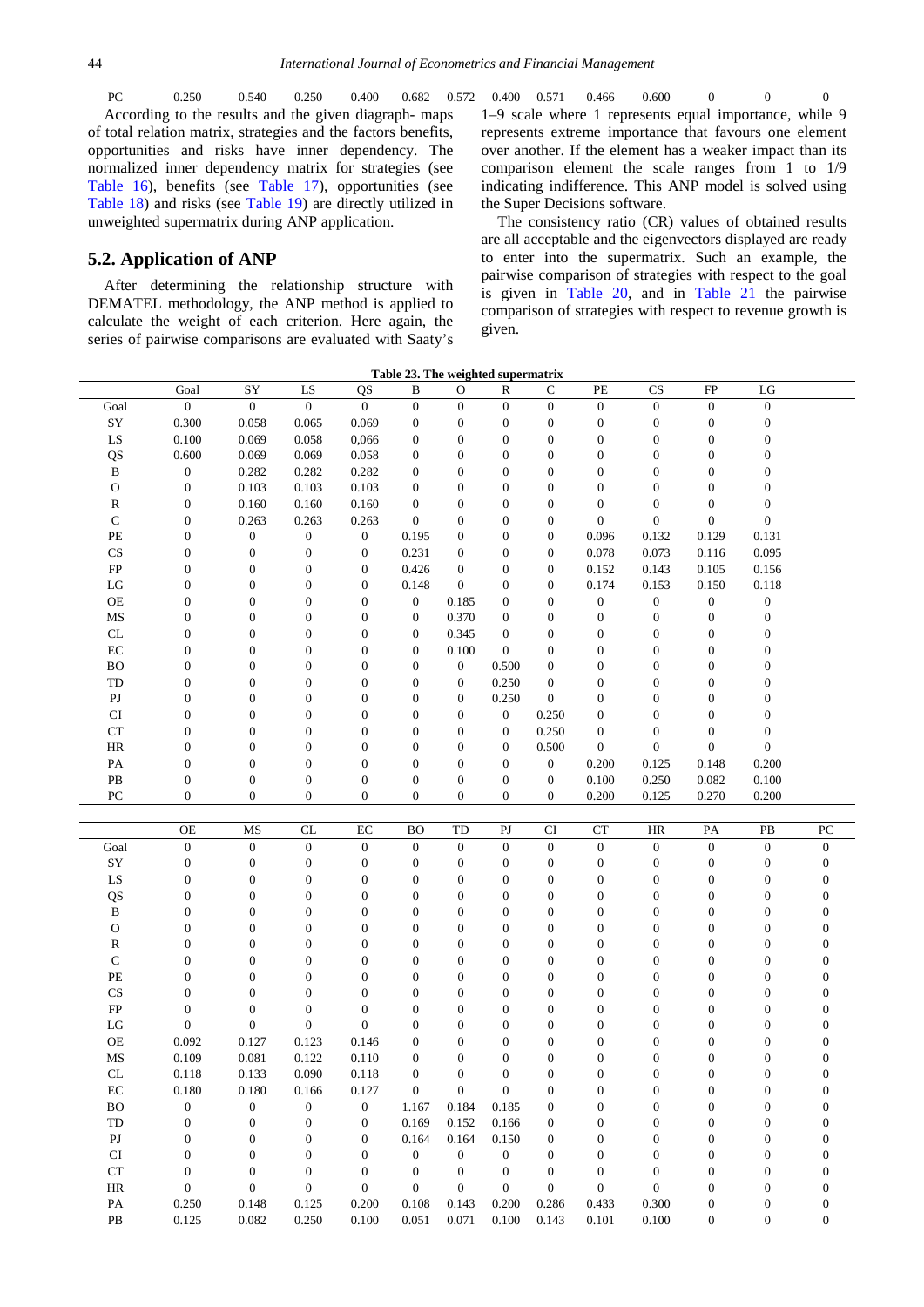PC 0.124 0.270 0.125 0.200 0.341 0.286 0.200 0.571 0.466 0.600 0 0 0 0 All pairwise comparison matrices are computed and given in the form of unweighted supermatrix as shown in [Table 22.](#page-9-0) A weighted supermatrix is transformed first to be stochastic as shown in [Table 23.](#page-10-0) After entering the normalized values into the supermatrix and completing the column stochastic, the supermatrix is then increased to sufficient large power until convergence occurs. [Table 24](#page-11-0)

provides a final limit matrix. This limit matrix is column stochastic and represents the final eigenvector. According to obtained results, Transportation plan C, optimizing inventory, is the most effective Six Sigma transportation plan alternative. The second transportation plan alternative is improving the Transportation processes.

| Table 24. The limit supermatrix |  |  |
|---------------------------------|--|--|
|---------------------------------|--|--|

<span id="page-11-0"></span>

|                                               | Goal             | SY               | LS               | QS               | $\, {\bf B}$          | $\mathbf O$                          | ${\bf R}$                            | $\mathsf C$                          | $\rm PE$                             | $\mathbf{C}\mathbf{S}$               | FP                                   | LG                                   |                              |
|-----------------------------------------------|------------------|------------------|------------------|------------------|-----------------------|--------------------------------------|--------------------------------------|--------------------------------------|--------------------------------------|--------------------------------------|--------------------------------------|--------------------------------------|------------------------------|
| Goal                                          | $\boldsymbol{0}$ | $\boldsymbol{0}$ | $\overline{0}$   | $\overline{0}$   | $\overline{0}$        | $\overline{0}$                       | $\overline{0}$                       | $\overline{0}$                       | $\overline{0}$                       | $\mathbf{0}$                         | $\overline{0}$                       | $\boldsymbol{0}$                     |                              |
| ${\rm SY}$                                    | $\boldsymbol{0}$ | $\boldsymbol{0}$ | $\boldsymbol{0}$ | $\boldsymbol{0}$ | $\boldsymbol{0}$      | $\boldsymbol{0}$                     | $\boldsymbol{0}$                     | $\boldsymbol{0}$                     | $\boldsymbol{0}$                     | $\boldsymbol{0}$                     | $\boldsymbol{0}$                     | $\boldsymbol{0}$                     |                              |
| ${\rm LS}$                                    | $\boldsymbol{0}$ | $\boldsymbol{0}$ | $\boldsymbol{0}$ | $\boldsymbol{0}$ | $\boldsymbol{0}$      | $\boldsymbol{0}$                     | $\overline{0}$                       | $\boldsymbol{0}$                     | $\boldsymbol{0}$                     | $\boldsymbol{0}$                     | $\mathbf{0}$                         | $\boldsymbol{0}$                     |                              |
| QS                                            | $\boldsymbol{0}$ | $\boldsymbol{0}$ | $\boldsymbol{0}$ | $\boldsymbol{0}$ | $\boldsymbol{0}$      | $\boldsymbol{0}$                     | $\boldsymbol{0}$                     | $\boldsymbol{0}$                     | $\boldsymbol{0}$                     | $\boldsymbol{0}$                     | $\boldsymbol{0}$                     | $\boldsymbol{0}$                     |                              |
| B                                             | $\boldsymbol{0}$ | $\boldsymbol{0}$ | $\boldsymbol{0}$ | $\boldsymbol{0}$ | $\boldsymbol{0}$      | $\boldsymbol{0}$                     | $\boldsymbol{0}$                     | $\boldsymbol{0}$                     | $\boldsymbol{0}$                     | $\boldsymbol{0}$                     | $\boldsymbol{0}$                     | $\boldsymbol{0}$                     |                              |
| $\rm{O}$                                      | $\boldsymbol{0}$ | $\overline{0}$   | $\boldsymbol{0}$ | $\boldsymbol{0}$ | $\boldsymbol{0}$      | $\mathbf{0}$                         | $\overline{0}$                       | $\boldsymbol{0}$                     | $\boldsymbol{0}$                     | $\boldsymbol{0}$                     | $\overline{0}$                       | $\boldsymbol{0}$                     |                              |
| ${\mathbb R}$                                 | $\boldsymbol{0}$ | $\boldsymbol{0}$ | $\boldsymbol{0}$ | $\boldsymbol{0}$ | $\boldsymbol{0}$      | $\mathbf{0}$                         | $\overline{0}$                       | $\boldsymbol{0}$                     | $\boldsymbol{0}$                     | $\boldsymbol{0}$                     | $\overline{0}$                       | $\boldsymbol{0}$                     |                              |
| ${\bf C}$                                     | $\boldsymbol{0}$ | $\mathbf{0}$     | $\boldsymbol{0}$ | $\boldsymbol{0}$ | $\boldsymbol{0}$      | $\boldsymbol{0}$                     | $\boldsymbol{0}$                     | $\boldsymbol{0}$                     | $\boldsymbol{0}$                     | $\boldsymbol{0}$                     | $\mathbf{0}$                         | $\boldsymbol{0}$                     |                              |
| $\rm PE$                                      | 0.063            | 0.063            | 0.063            | 0.063            | 0.122                 | $\boldsymbol{0}$                     | $\boldsymbol{0}$                     | $\boldsymbol{0}$                     | 0.122                                | 0.122                                | 0.122                                | 0.122                                |                              |
| CS                                            | 0.048            | 0.048            | 0.048            | 0.048            | 0.092                 | $\boldsymbol{0}$                     | $\mathbf{0}$                         | $\boldsymbol{0}$                     | 0.092                                | 0.092                                | 0.092                                | 0.092                                |                              |
| ${\rm FP}$                                    | 0.072            | 0.072            | 0.072            | 0.072            | 0.139                 | $\boldsymbol{0}$                     | $\boldsymbol{0}$                     | $\boldsymbol{0}$                     | 0.139                                | 0.139                                | 0.139                                | 0.139                                |                              |
| ${\rm LG}$                                    | 0.076            | 0.076            | 0.076            | 0.076            | 0.147                 | $\boldsymbol{0}$                     | $\boldsymbol{0}$                     | $\boldsymbol{0}$                     | 0.147                                | 0.147                                | 0.147                                | 0.147                                |                              |
| $\!$ OE                                       | 0.023            | 0.023            | 0.023            | 0.023            | $\mathbf{0}$          | 0.123                                | $\boldsymbol{0}$                     | $\boldsymbol{0}$                     | $\boldsymbol{0}$                     | $\boldsymbol{0}$                     | $\mathbf{0}$                         | $\boldsymbol{0}$                     |                              |
| $\mathbf{M}\mathbf{S}$                        | 0.020            | 0.020            | 0.020            | 0.020            | $\boldsymbol{0}$      | 0.106                                | $\boldsymbol{0}$                     | $\boldsymbol{0}$                     | $\boldsymbol{0}$                     | $\boldsymbol{0}$                     | $\mathbf{0}$                         | $\boldsymbol{0}$                     |                              |
| $\ensuremath{\mathrm{CL}}\xspace$             | 0.022            | 0.022            | 0.022            | 0.022            | $\boldsymbol{0}$      | 0.115                                | $\boldsymbol{0}$                     | $\boldsymbol{0}$                     | $\boldsymbol{0}$                     | $\boldsymbol{0}$                     | $\boldsymbol{0}$                     | $\boldsymbol{0}$                     |                              |
| $\rm EC$                                      | 0.029            | 0.029            | 0.029            | 0.029            | $\boldsymbol{0}$      | 0.156                                | $\boldsymbol{0}$                     | $\boldsymbol{0}$                     | $\boldsymbol{0}$                     | $\boldsymbol{0}$                     | $\boldsymbol{0}$                     | $\boldsymbol{0}$                     |                              |
| ${\rm BO}$                                    | 0.052            | 0.052            | 0.052            | 0.052            | $\boldsymbol{0}$      | $\boldsymbol{0}$                     | 0.178                                | $\boldsymbol{0}$                     | $\boldsymbol{0}$                     | $\boldsymbol{0}$                     | $\boldsymbol{0}$                     | $\boldsymbol{0}$                     |                              |
| ${\rm TD}$                                    | 0.048            | 0.048            | 0.048            | 0.048            | $\boldsymbol{0}$      | $\boldsymbol{0}$                     | 0.162                                | $\boldsymbol{0}$                     | $\boldsymbol{0}$                     | $\boldsymbol{0}$                     | $\theta$                             | $\boldsymbol{0}$                     |                              |
| ${\bf PJ}$                                    | 0.047            | 0.047            | 0.047            | 0.047            | $\boldsymbol{0}$      | $\boldsymbol{0}$                     | 0.160                                | $\boldsymbol{0}$                     | $\boldsymbol{0}$                     | $\boldsymbol{0}$                     | $\boldsymbol{0}$                     | $\boldsymbol{0}$                     |                              |
| $\mathop{\rm CI}\nolimits$                    | $\boldsymbol{0}$ | $\boldsymbol{0}$ | $\boldsymbol{0}$ | $\boldsymbol{0}$ | $\boldsymbol{0}$      | $\boldsymbol{0}$                     | $\boldsymbol{0}$                     | $\boldsymbol{0}$                     | $\boldsymbol{0}$                     | $\boldsymbol{0}$                     | $\boldsymbol{0}$                     | $\boldsymbol{0}$                     |                              |
| ${\cal C}{\cal T}$                            | $\boldsymbol{0}$ | $\boldsymbol{0}$ | $\boldsymbol{0}$ | $\boldsymbol{0}$ | $\boldsymbol{0}$      | $\boldsymbol{0}$                     | $\boldsymbol{0}$                     | $\boldsymbol{0}$                     | $\boldsymbol{0}$                     | $\boldsymbol{0}$                     | $\boldsymbol{0}$                     | $\boldsymbol{0}$                     |                              |
| $\rm{HR}$                                     | $\boldsymbol{0}$ | $\boldsymbol{0}$ | $\boldsymbol{0}$ | $\boldsymbol{0}$ | $\boldsymbol{0}$      | $\boldsymbol{0}$                     | $\boldsymbol{0}$                     | $\boldsymbol{0}$                     | $\overline{0}$                       | $\boldsymbol{0}$                     | $\mathbf{0}$                         | $\boldsymbol{0}$                     |                              |
| $\mathbf{PA}$                                 | 0.167            | 0.167            | 0.167            | 0.167            | 0.172                 | 0.184                                | 0.149                                | $\boldsymbol{0}$                     | 0.172                                | 0.172                                | 0.172                                | 0.172                                |                              |
| PB                                            | 0.111            | 0.111            | 0.111            | 0.111            | 0.123                 | 0.137                                | 0.137                                | $\boldsymbol{0}$                     | 0.123                                | 0.123                                | 0.123                                | 0.123                                |                              |
| PC                                            | 0.222            | 0.222            | 0.222            | 0.222            | 0.206                 | 0.179                                | 0.179                                | $\overline{0}$                       | 0.206                                | 0.206                                | 0.206                                | 0.206                                |                              |
|                                               |                  |                  |                  |                  |                       |                                      |                                      |                                      |                                      |                                      |                                      |                                      |                              |
|                                               |                  |                  |                  |                  |                       |                                      |                                      |                                      |                                      |                                      |                                      |                                      |                              |
|                                               |                  |                  |                  |                  |                       |                                      |                                      |                                      |                                      |                                      |                                      |                                      |                              |
|                                               | <b>OE</b>        | MS               | CL               | $\rm EC$         | <b>BO</b>             | <b>TD</b>                            | ${\rm PJ}$                           | CI                                   | CT                                   | HR                                   | PA                                   | PB                                   | PC                           |
| Goal                                          | $\boldsymbol{0}$ | $\mathbf{0}$     | $\boldsymbol{0}$ | $\boldsymbol{0}$ | $\mathbf{0}$          | $\boldsymbol{0}$                     | $\boldsymbol{0}$                     | $\mathbf{0}$                         | $\boldsymbol{0}$                     | $\boldsymbol{0}$                     | $\boldsymbol{0}$                     | $\boldsymbol{0}$                     | $\mathbf{0}$<br>$\mathbf{0}$ |
| ${\rm SY}$                                    | $\boldsymbol{0}$ | $\boldsymbol{0}$ | $\boldsymbol{0}$ | $\boldsymbol{0}$ | $\boldsymbol{0}$      | $\boldsymbol{0}$                     | $\boldsymbol{0}$                     | $\boldsymbol{0}$                     | $\boldsymbol{0}$                     | $\boldsymbol{0}$                     | $\boldsymbol{0}$                     | $\boldsymbol{0}$                     |                              |
| LS                                            | $\boldsymbol{0}$ | $\boldsymbol{0}$ | $\boldsymbol{0}$ | $\boldsymbol{0}$ | $\boldsymbol{0}$      | $\boldsymbol{0}$                     | $\boldsymbol{0}$                     | $\boldsymbol{0}$                     | $\boldsymbol{0}$                     | $\boldsymbol{0}$                     | $\boldsymbol{0}$                     | $\boldsymbol{0}$                     | $\boldsymbol{0}$             |
| QS                                            | $\boldsymbol{0}$ | $\overline{0}$   | $\boldsymbol{0}$ | $\boldsymbol{0}$ | $\boldsymbol{0}$      | $\mathbf{0}$                         | $\overline{0}$                       | $\boldsymbol{0}$                     | $\boldsymbol{0}$                     | $\boldsymbol{0}$                     | $\overline{0}$                       | $\boldsymbol{0}$                     | $\mathbf{0}$                 |
| $\, {\bf B}$                                  | $\boldsymbol{0}$ | $\boldsymbol{0}$ | $\boldsymbol{0}$ | $\boldsymbol{0}$ | $\boldsymbol{0}$      | $\boldsymbol{0}$                     | $\overline{0}$                       | $\boldsymbol{0}$                     | $\boldsymbol{0}$                     | $\boldsymbol{0}$                     | $\boldsymbol{0}$                     | $\boldsymbol{0}$                     | $\boldsymbol{0}$             |
| $\rm{O}$                                      | $\boldsymbol{0}$ | $\boldsymbol{0}$ | $\boldsymbol{0}$ | $\boldsymbol{0}$ | $\boldsymbol{0}$      | $\boldsymbol{0}$                     | $\boldsymbol{0}$                     | $\boldsymbol{0}$                     | $\boldsymbol{0}$                     | $\boldsymbol{0}$                     | $\boldsymbol{0}$                     | $\boldsymbol{0}$                     | 0                            |
| ${\mathbb R}$                                 | $\boldsymbol{0}$ | $\boldsymbol{0}$ | $\boldsymbol{0}$ | $\boldsymbol{0}$ | $\boldsymbol{0}$      | $\boldsymbol{0}$                     | $\boldsymbol{0}$                     | $\boldsymbol{0}$                     | $\boldsymbol{0}$                     | $\boldsymbol{0}$                     | $\boldsymbol{0}$                     | $\boldsymbol{0}$                     | $\boldsymbol{0}$             |
| $\mathbf C$                                   | $\boldsymbol{0}$ | $\boldsymbol{0}$ | $\overline{0}$   | $\boldsymbol{0}$ | $\boldsymbol{0}$      | $\mathbf{0}$                         | $\overline{0}$                       | $\boldsymbol{0}$                     | $\boldsymbol{0}$                     | $\boldsymbol{0}$                     | $\overline{0}$                       | $\boldsymbol{0}$                     | $\mathbf{0}$                 |
| $\!$ OE                                       | 0.123            | 0.123            | 0.123            | 0.123            | $\boldsymbol{0}$      | $\boldsymbol{0}$                     | $\boldsymbol{0}$                     | $\boldsymbol{0}$                     | $\boldsymbol{0}$                     | $\boldsymbol{0}$                     | $\boldsymbol{0}$                     | $\boldsymbol{0}$                     | 0                            |
| MS                                            | 0.106            | 0.106            | 0.106            | 0.106            | $\boldsymbol{0}$      | $\boldsymbol{0}$                     | $\boldsymbol{0}$                     | $\boldsymbol{0}$                     | $\boldsymbol{0}$                     | $\boldsymbol{0}$                     | $\boldsymbol{0}$                     | $\boldsymbol{0}$                     | 0                            |
| ${\rm CL}$                                    | 0.115            | 0.115            | 0.115            | 0.115            | $\boldsymbol{0}$      | $\boldsymbol{0}$                     | $\boldsymbol{0}$                     | $\boldsymbol{0}$                     | $\boldsymbol{0}$                     | $\boldsymbol{0}$                     | $\mathbf{0}$                         | $\boldsymbol{0}$                     | $\boldsymbol{0}$             |
| $\rm EC$                                      | 0.156            | 0.156            | 0.156            | 0.156            | $\boldsymbol{0}$      | $\boldsymbol{0}$                     | $\boldsymbol{0}$                     | $\boldsymbol{0}$                     | 0                                    | $\boldsymbol{0}$                     | $\theta$                             | $\boldsymbol{0}$                     | 0                            |
| ${\rm BO}$                                    | $\boldsymbol{0}$ | $\boldsymbol{0}$ | $\boldsymbol{0}$ | $\boldsymbol{0}$ | 0.178                 | 0.178                                | 0.178                                | $\boldsymbol{0}$                     | $\boldsymbol{0}$                     | $\boldsymbol{0}$                     | $\boldsymbol{0}$                     | $\boldsymbol{0}$                     | 0                            |
| ${\rm TD}$                                    | $\boldsymbol{0}$ | $\boldsymbol{0}$ | $\boldsymbol{0}$ | $\boldsymbol{0}$ | 0.162                 | 0.162                                | 0.162                                | $\boldsymbol{0}$                     | $\boldsymbol{0}$                     | $\boldsymbol{0}$                     | $\boldsymbol{0}$                     | $\boldsymbol{0}$                     | $\boldsymbol{0}$             |
| PJ                                            | $\overline{0}$   | $\mathbf{0}$     | $\mathbf{0}$     | $\overline{0}$   | 0.160                 | 0.160                                | 0.160                                | $\overline{0}$                       | $\overline{0}$                       | $\mathbf{0}$                         | $\overline{0}$                       | $\mathbf{0}$                         | $\Omega$                     |
| $\mathop{\rm CI}\nolimits$                    | $\boldsymbol{0}$ | $\boldsymbol{0}$ | $\boldsymbol{0}$ | 0                | $\boldsymbol{0}$      | $\boldsymbol{0}$                     | $\boldsymbol{0}$                     | $\boldsymbol{0}$                     | 0                                    | $\boldsymbol{0}$                     | $\boldsymbol{0}$                     | $\boldsymbol{0}$                     | $\mathbf{0}$                 |
| ${\cal C}{\cal T}$                            | $\boldsymbol{0}$ | $\boldsymbol{0}$ | $\boldsymbol{0}$ | $\boldsymbol{0}$ | $\boldsymbol{0}$      | $\boldsymbol{0}$                     | $\boldsymbol{0}$                     | $\boldsymbol{0}$                     | $\boldsymbol{0}$                     | $\boldsymbol{0}$                     | $\boldsymbol{0}$                     | $\boldsymbol{0}$                     | $\boldsymbol{0}$             |
| $\rm{HR}$                                     | $\boldsymbol{0}$ | $\boldsymbol{0}$ | $\boldsymbol{0}$ | $\boldsymbol{0}$ | $\boldsymbol{0}$      | $\boldsymbol{0}$                     | $\boldsymbol{0}$                     | $\boldsymbol{0}$                     | $\boldsymbol{0}$                     | $\boldsymbol{0}$                     | $\boldsymbol{0}$                     | $\boldsymbol{0}$                     | $\boldsymbol{0}$             |
| $\mathbf{PA}$                                 | 0.184            | 0.184            | 0.184            | 0.184            | 0.149                 | 0.149                                | 0.149                                | $\boldsymbol{0}$                     | $\boldsymbol{0}$                     | $\boldsymbol{0}$                     | $\boldsymbol{0}$                     | $\boldsymbol{0}$                     | $\boldsymbol{0}$             |
| $\mathbf{PB}$                                 | 0.137            | 0.137            | 0.137            | 0.137            | 0.137                 | 0.137                                | 0.137                                | 0                                    | $\boldsymbol{0}$                     | $\boldsymbol{0}$                     | $\boldsymbol{0}$                     | $\boldsymbol{0}$                     | $\boldsymbol{0}$             |
| ${\rm P}{\bf C}$                              | 0.179            | 0.179            | 0.179            | 0.179            | 0.179                 | 0.179                                | 0.179                                | 0                                    | $\boldsymbol{0}$                     | $\boldsymbol{0}$                     | $\boldsymbol{0}$                     | $\boldsymbol{0}$                     | 0                            |
| $\mbox{OE}$                                   | 0.123            | 0.123            | 0.123            | 0.123            | $\mathbf{0}$          | $\boldsymbol{0}$                     | $\boldsymbol{0}$                     | $\boldsymbol{0}$                     | $\boldsymbol{0}$                     | $\boldsymbol{0}$                     | $\boldsymbol{0}$                     | $\boldsymbol{0}$                     | $\boldsymbol{0}$             |
| $\rm MS$                                      | 0.106            | 0.106            | 0.106            | 0.106            | $\boldsymbol{0}$      | $\boldsymbol{0}$                     | $\boldsymbol{0}$                     | $\boldsymbol{0}$                     | $\boldsymbol{0}$                     | $\boldsymbol{0}$                     | $\boldsymbol{0}$                     | $\boldsymbol{0}$                     | $\boldsymbol{0}$             |
| $\ensuremath{\mathrm{CL}}\xspace$<br>$\rm EC$ | 0.115<br>0.156   | 0.115<br>0.156   | 0.115<br>0.156   | 0.115<br>0.156   | $\boldsymbol{0}$<br>0 | $\boldsymbol{0}$<br>$\boldsymbol{0}$ | $\boldsymbol{0}$<br>$\boldsymbol{0}$ | $\boldsymbol{0}$<br>$\boldsymbol{0}$ | $\boldsymbol{0}$<br>$\boldsymbol{0}$ | $\boldsymbol{0}$<br>$\boldsymbol{0}$ | $\boldsymbol{0}$<br>$\boldsymbol{0}$ | $\boldsymbol{0}$<br>$\boldsymbol{0}$ | $\boldsymbol{0}$<br>0        |

# **6. Conclusion**

Container terminals continuously seek ways to improve the quality of transportation processes and products and differentiate themselves from their competitors to raise customer satisfaction and revenues. Six Sigma is one of the methodologies utilized in the companies. This study aimed to combine two multi-criteria decision making methods, DEMATEL and ANP to effectively identify the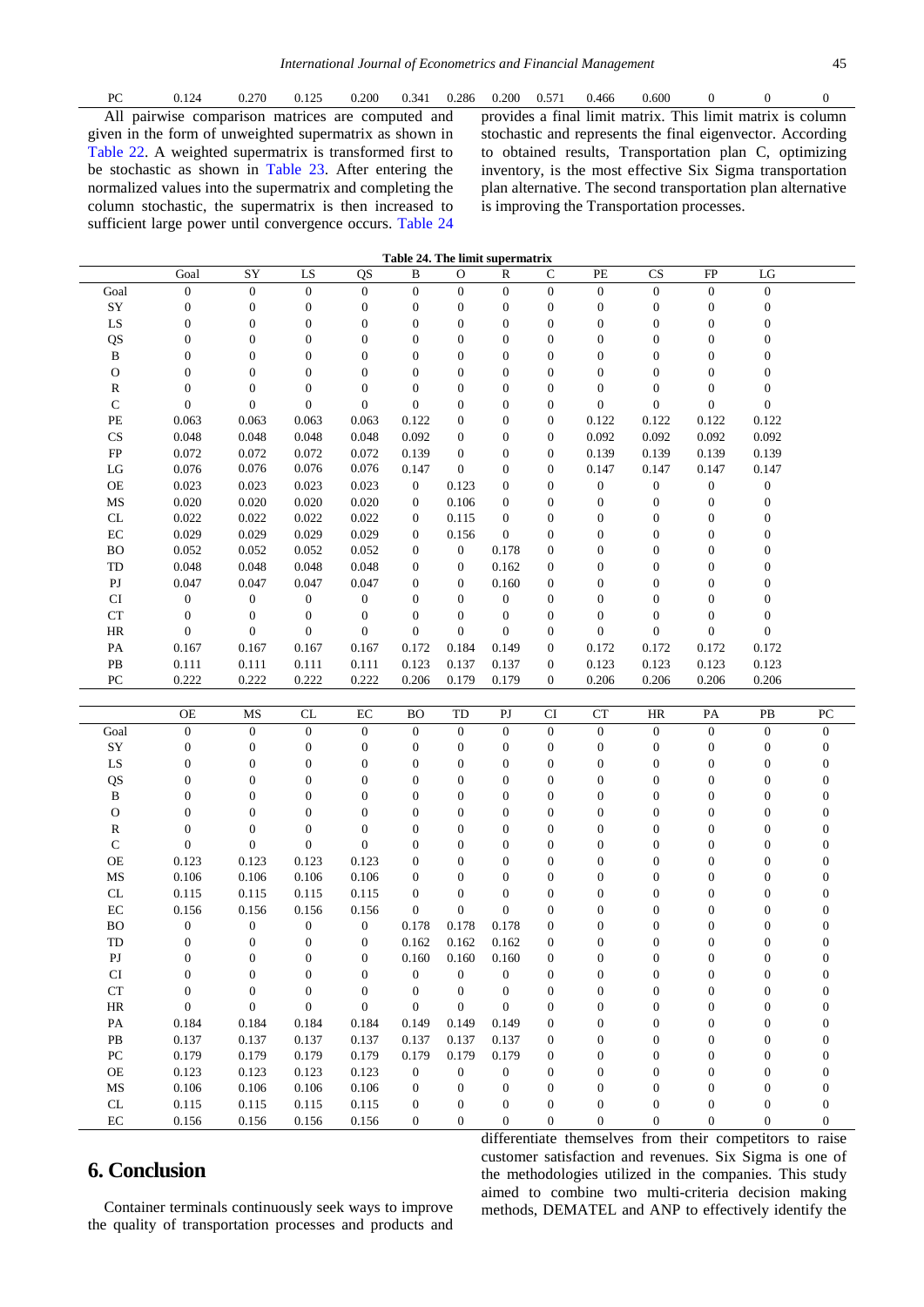most appropriate transportation plan alternative especially in container terminals.

Transportation scheme selection is a complex decision making system composed of goals and sun-systems to better judge differences and interactions which can be referred to a typical multiple decision making criteria application. DEMATEL and ANP techniques are both in conjunction to systematically construct an evaluation model for transportation plan selection. Utilizing only one of the techniques could be satisfactory in choosing the optimum plan; but integrating these two techniques as a combined MCDM approach is a wise option which can be regarded as a consolidated new tool considering inner dependency and weights of criteria. There might be some limitations in combining these two analytical approaches such as different assessment scales; but this nonunification can be improved.

As a result, it is worth to investigate cases and practices responsive to this combined approach.

After making a detailed literature survey and examining Six Sigma appliers' real life experiences, the criteria to be considered in Six Sigma transportation plan selection were determined, and an evaluation model was developed. To support and investigate the effectiveness of the proposed approach an empirical case study from logistics industry was used. It should be noted that an effective transportation plan selection method helps to ensure optimal resource utilization toward container terminal's missions and goals.

For future study, knowledge based or an expert system can be integrated to help decision-makers both make pair wise calculations more concisely, and interpret the results in each step of the DEMATEL and ANP.

## **Appendix. Pairwise comparison matrices**

See tables A1-A19.

| Table A1. Strategies with respect to goal |    |     |    |         |  |  |  |  |
|-------------------------------------------|----|-----|----|---------|--|--|--|--|
| Goal                                      | SY | LS  | OS | Weights |  |  |  |  |
| SY                                        |    | 1/2 |    | 0.300   |  |  |  |  |
| LS                                        |    |     | h  | 0.600   |  |  |  |  |
| ОS                                        |    | 1/6 |    | 0.100   |  |  |  |  |

| B         | PE.           | CS  | FP  | LG             | Weights |
|-----------|---------------|-----|-----|----------------|---------|
| PE        |               |     | 1/2 |                | 0.195   |
| <b>CS</b> |               |     | 1/2 | $\overline{c}$ | 0.231   |
| <b>FP</b> | $\mathcal{D}$ | 2   |     | 3              | 0.426   |
| LG        |               | 1/2 | 1/3 |                | 0.148   |

|     |     | Table A3. Opportunities' sub –factors with respect to opportunities |      |    |         |
|-----|-----|---------------------------------------------------------------------|------|----|---------|
|     | OE. | МS                                                                  | C 1. | EC | Weights |
| OE. |     | 1/2                                                                 |      |    | 0.185   |

| MS        |     |     |     | 0.375 |
|-----------|-----|-----|-----|-------|
| <b>CL</b> |     |     |     | 0.345 |
| EC        | 1/2 | 1/4 | 1/3 | 0.100 |

| Table A4. Risk's sub-factors with to risks |    |    |  |         |  |  |  |
|--------------------------------------------|----|----|--|---------|--|--|--|
|                                            | RΩ | TD |  | Weights |  |  |  |
| RO.                                        |    |    |  | 0.500   |  |  |  |

| TD. |     |  | 0.250 |
|-----|-----|--|-------|
| ΡI  | 1/2 |  | 0.250 |

|  |  |  | Table A5. Cost's sub-factors with respect to costs |  |
|--|--|--|----------------------------------------------------|--|
|  |  |  |                                                    |  |

|     |  | <b>HR</b> | Weights |
|-----|--|-----------|---------|
| CI  |  | 1/2       | 0.250   |
| CT. |  | 1/2       | 0.250   |
| HR  |  |           | 0.500   |

**Table A6. Transportation plan alternatives with respect to process excellence**

| <u>CACCADO A</u> |     |    |     |         |
|------------------|-----|----|-----|---------|
| PE.              | A1  | A2 | A3  | Weights |
| A1               |     |    |     | 0.400   |
| A2               | 1/2 |    | 1/2 | 0.200   |
| A3               |     |    |     | 0.400   |

**Table A7. Transportation plan alternatives with respect to customer satisfaction**

| CS | A2  | A <sub>3</sub> | Weights |
|----|-----|----------------|---------|
| A1 | 1/2 |                | 0.250   |
| A2 |     |                | 0.500   |
| A3 | 1/2 |                | 0.250   |

**Table A8. Transportation plan alternatives with respect to financial performance**

| FP | A1  | A2 | A <sub>3</sub> | Weights |
|----|-----|----|----------------|---------|
| A1 |     |    | 1/2            | 0.297   |
| A2 | 1/2 |    | 1/3            | 0.163   |
| A3 |     |    |                | 0.540   |

**Table A9. Transportation plan alternatives with respect to learning and growth**

| LG | Αl  | A2 | A3  | Weights |
|----|-----|----|-----|---------|
| A1 |     |    |     | 0.400   |
| A2 | 1/2 |    | 1/2 | 0.200   |
| A3 |     |    |     | 0.400   |

**Table A10. Transportation plan alternatives with respect to operational excellence**

| OΕ |     | A2 | A <sub>3</sub> | Weights |
|----|-----|----|----------------|---------|
| A1 |     |    |                | 0.500   |
| A2 | 1/2 |    |                | 0.250   |
| A3 | 1/2 |    |                | 0.250   |

**Table A11. Transportation plan alternatives with respect to market** 

| share          |     |    |     |         |
|----------------|-----|----|-----|---------|
| MS             | A1  | A2 | A3  | Weights |
| A1             |     |    | 1/2 | 0.297   |
| A <sub>2</sub> | 1/2 |    | 1/3 | 0.163   |
| A3             |     |    |     | 0.540   |

**Table A12. Transportation plan alternatives with respect to customer loyalty**

| CL | Al | A <sub>2</sub> | A <sub>3</sub> | Weights |
|----|----|----------------|----------------|---------|
| A1 |    | 1/2            |                | 0.250   |
| A2 |    |                | 2              | 0.500   |
| A3 |    | 1/2            |                | 0.250   |

|    | Table A13. Transportation plan alternatives with respect to<br>employees' competenicies |    |    |         |  |
|----|-----------------------------------------------------------------------------------------|----|----|---------|--|
| BС | A 1                                                                                     | A2 | A3 | Weights |  |